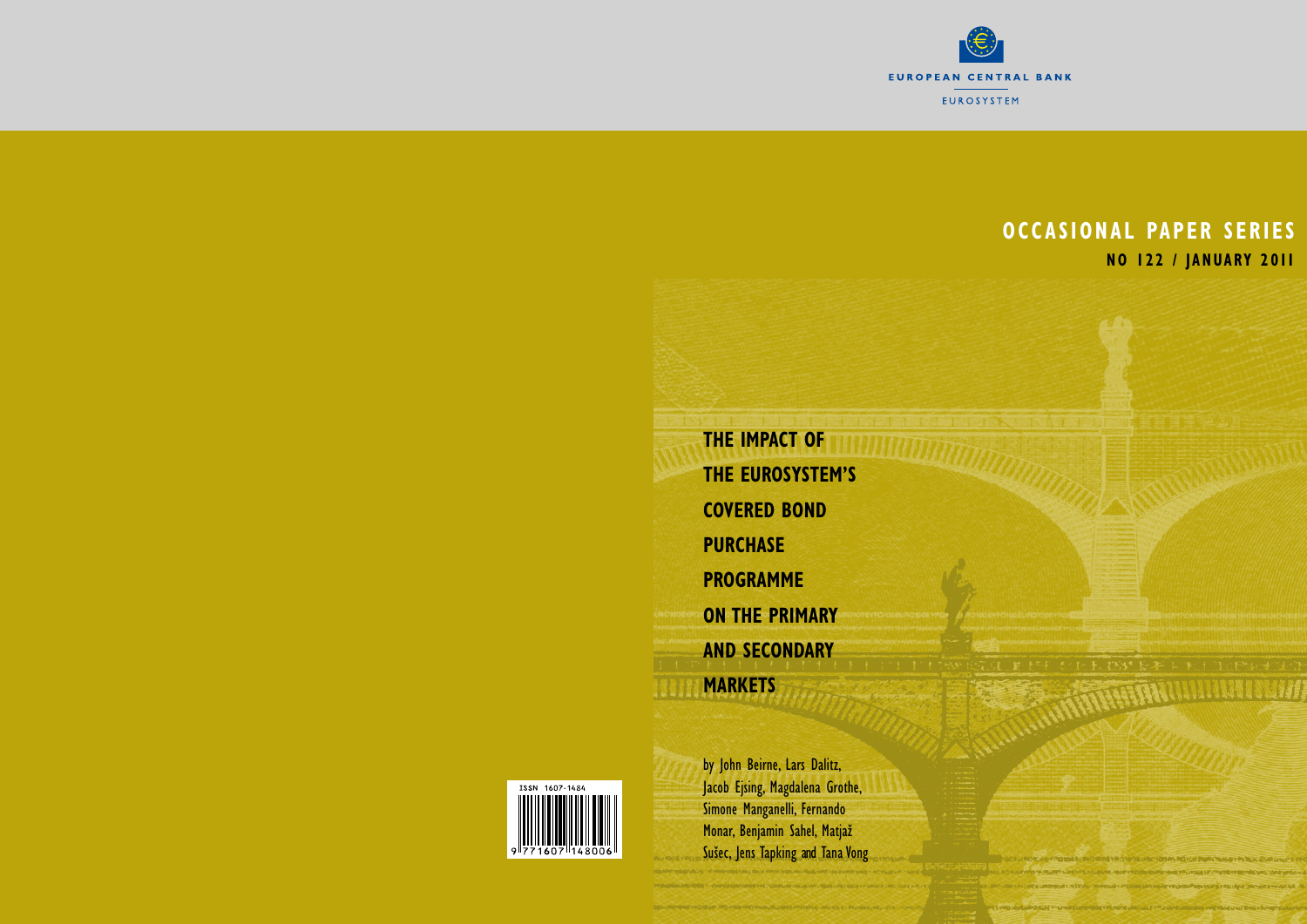



# **OCCASIONAL PAPER SERIES**

**NO 122 / JANUARY 2011**

# **THE IMPACT OF THE EUROSYSTEM'S COVERED BOND PURCHASE PROGRAMME ON THE PRIMARY AND SECONDARY MARKETS <sup>1</sup>**

by John Beirne<sup>2</sup>, Lars Dalitz<sup>3</sup>, Jacob Ejsing<sup>4</sup>, Magdalena Grothe<sup>4</sup>, Simone Manganelli<sup>5</sup>, Fernando Monar<sup>6</sup>, Benjamin Sahel<sup>3</sup>, Matjaž Sušec<sup>6</sup>, Jens Tapking<sup>2</sup> and Tana Vong<sup>4</sup>

NOTE: This Occasional Paper should not be reported as representing the views of the European Central Bank (ECB). The views expressed are those of the authors In 2011 all ECB and do not necessarily reflect those of the ECB.<br>publications



feature a motif taken from the  $€100$  banknote.

> This paper can be downloaded without charge from http://www.ecb.europa.eu or from the Social Science Research Network electronic library at http://ssrn.com/abstract\_id=1646280.

1 This paper was co-ordinated by John Beirne and has benefited from comments by Ulrich Bindseil, Thomas Werner and Flemming Würtz, as well as by members of the ECB's Market Operations Committee and its Working Group on Monetary and Exchange Rate Policy Instruments and Procedures.

2 Market Operations Analysis Division, Directorate General Market Operations, European Central Bank, John.Beirne@ecb.europa.eu (corresponding author); Jens.Tapking@ecb.europa.eu.

3 Investment Division, Directorate General Market Operations, European Central Bank, Lars.Dalitz@ecb.europa.eu; Benjamin.Sahel@ecb.europa.eu.

4 Capital Markets and Financial Structure Division, Directorate General Economics, European Central Bank,

Jacob.Ejsing@ecb.europa.eu; Magdalena.Grothe@ecb.europa.eu; Tana.Vong@ecb.europa.eu.

5 Financial Research Division, Directorate General Research, European Central Bank, Simone.Manganelli@ecb.europa.eu.

6 Risk Management Division, Directorate General HR, Budget and Organisation,

European Central Bank, Fernando.Monar@ecb.europa.eu; Matjaz.Susec@ecb.europa.eu.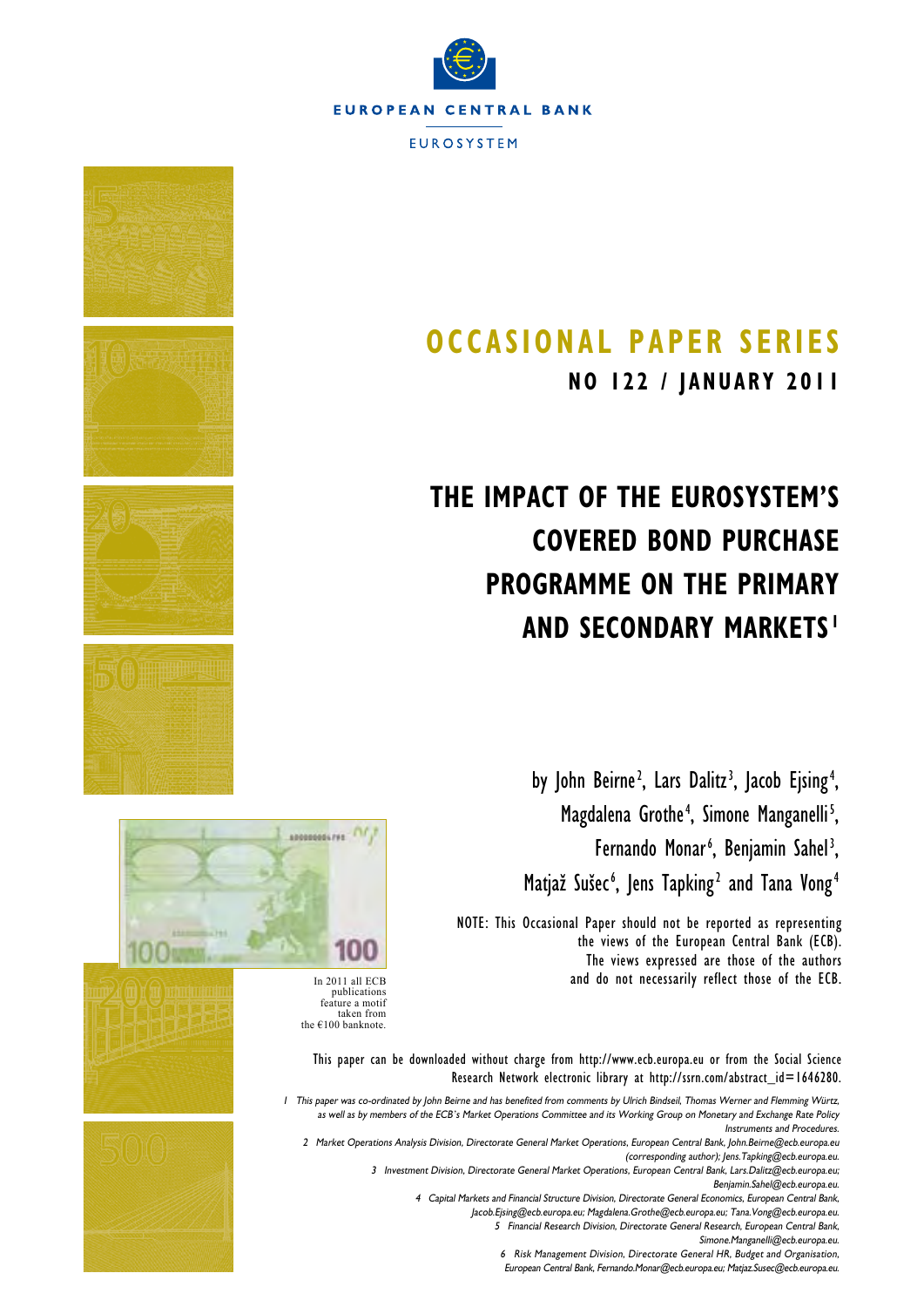#### **© European Central Bank, 2011**

#### **Address**

Kaiserstrasse 29 60311 Frankfurt am Main, Germany

**Postal address** Postfach 16 03 19 60066 Frankfurt am Main, Germany

**Telephone** +49 69 1344 0

**Internet** http://www.ecb.europa.eu

**Fax** +49 69 1344 6000

*All rights reserved.* 

*Any reproduction, publication and reprint in the form of a different publication, whether printed or produced electronically, in whole or in part, is permitted only with the explicit written authorisation of the ECB or the author(s).* 

*Information on all of the papers published in the ECB Occasional Paper Series can be found on the ECB's website, http://www.ecb.europa.eu/pub/scientifi c/ ops/date/html/index.en.html*

ISSN 1607-1484 (print) ISSN 1725-6534 (online)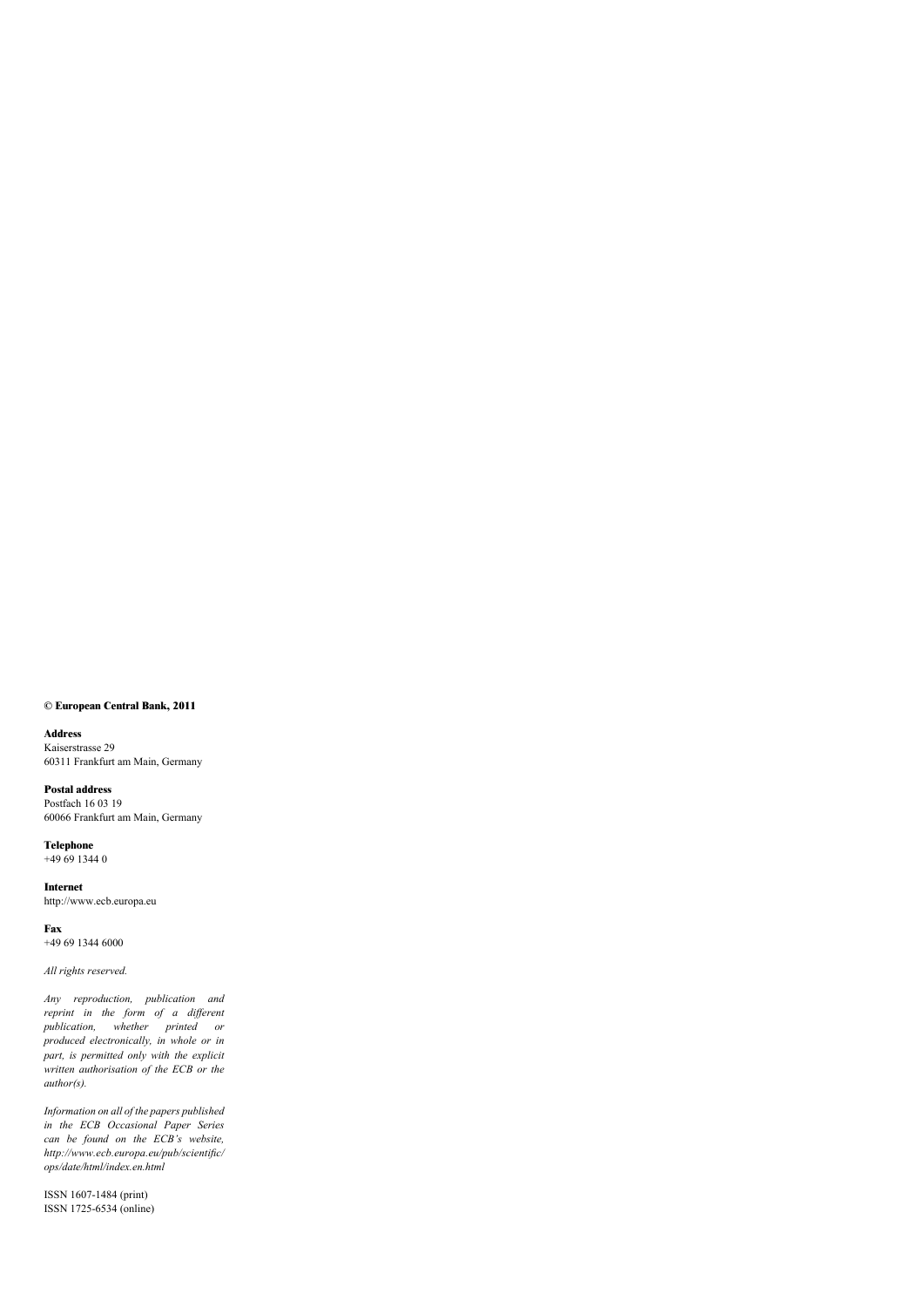## **CONTENTS**

#### **ABSTRACT 4 NON-TECHNICAL SUMMARY 5 1 INTRODUCTION 7 2 THE COVERED BOND PURCHASE PROGRAMME 9** 2.1 Introduction **9** 2.2 Overview of the context **9** 2.3 Theoretical rationale for central bank asset purchases **10** 2.4 Objectives and modalities of the CBPP **12** 2.5 Lending of securities under the CBPP **14** 2.6 How to measure the impact of the CBPP **14 3 IMPACT OF THE CBPP ON THE PRIMARY MARKET OF BANK BONDS** 15 3.1 Introduction **15** 3.2 Long-run relations between covered, uncovered and corporate bonds **15** 3.3 The relationship between covered and uncovered bank bonds **16** 3.4 The Relationship between (covered and uncovered) bank bonds and corporate bonds **17 4 IMPACT OF THE CBPP ON THE SECONDARY MARKET 49** 4.1 Introduction **19** 4.2 Developments in euro area covered bond spreads **19** 4.3 The reaction of covered bond yields to the announcement of the CBPP **19** 4.4 Longer-term price impact of the CBPP **20** 4.4.1 Impact on covered bond yields **20** 4.4.2 Impact on covered bond market liquidity **22** 4.5 "Fair-Value" model for **5 CONCLUSIONS 24 APPENDICES** 1 Background to the primary market analysis **25** 2 Background to the secondary market analysis **26** 3 Risk management aspects of the covered bond purchase programme **27 REFERENCES 32 EUROPEAN CENTRAL BANK OCCASIONAL PAPER SERIES SINCE 2009** 33

covered bonds **23**

**CONTENTS**

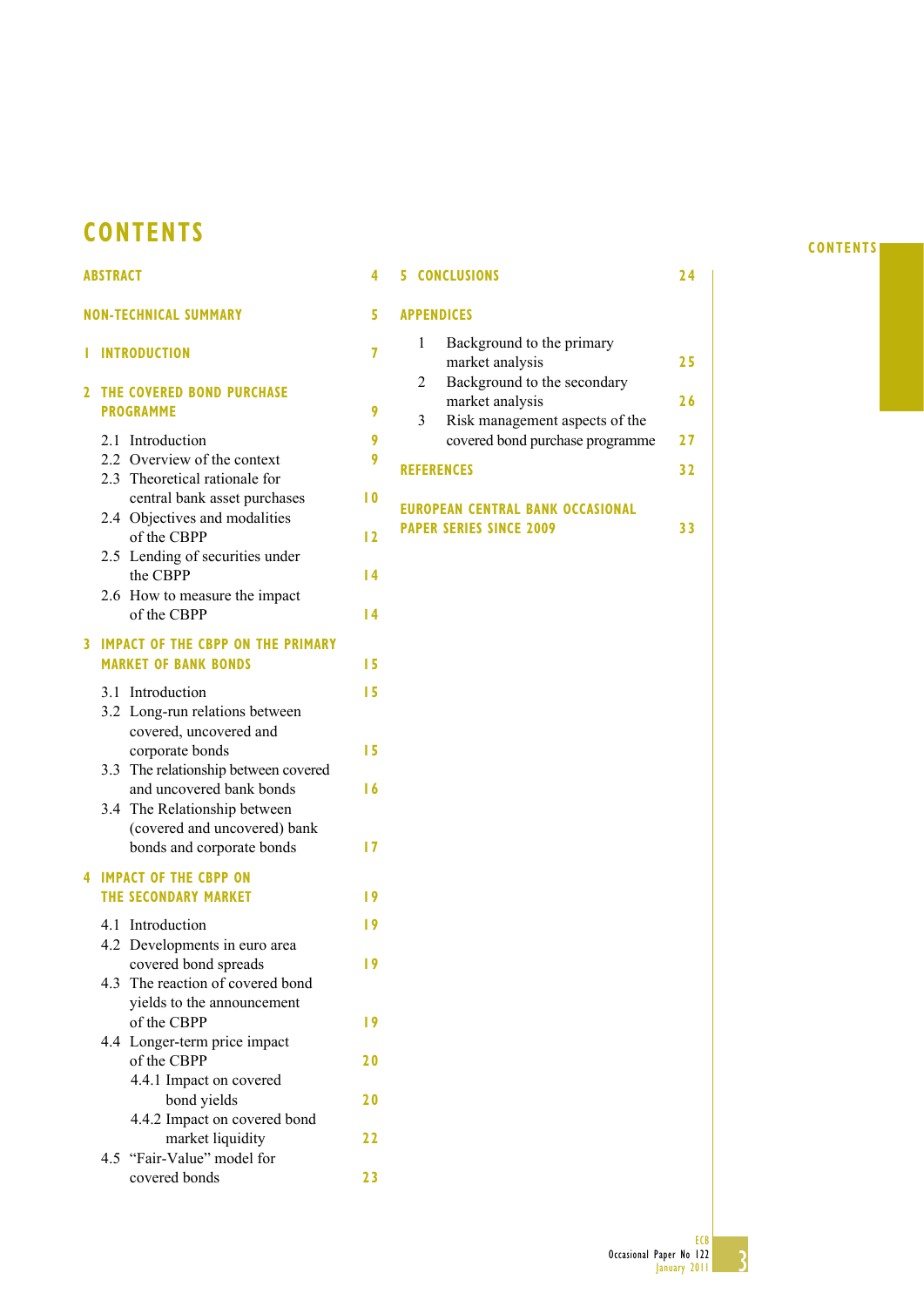#### **ABSTRACT**

This paper provides an assessment of the impact of the covered bond purchase programme (hereafter referred to as the CBPP) relative to its policy objectives. The analysis presented on the impact of the CBPP on both the primary and secondary bond markets indicates that the Programme has been an effective policy instrument. It has contributed to: (i) a decline in money market term rates, (ii) an easing of funding conditions for credit institutions and enterprises, (iii) encouraging credit institutions to maintain and expand their lending to clients, and (iv) improving market liquidity in important segments of the private debt securities market. The paper also provides an overview of the investment strategy of the the Eurosystem with regard to the CBPP portfolio.

**JEL code:** G12, G14, G21

**Keywords:** covered bonds, liquidity, primary market, secondary market

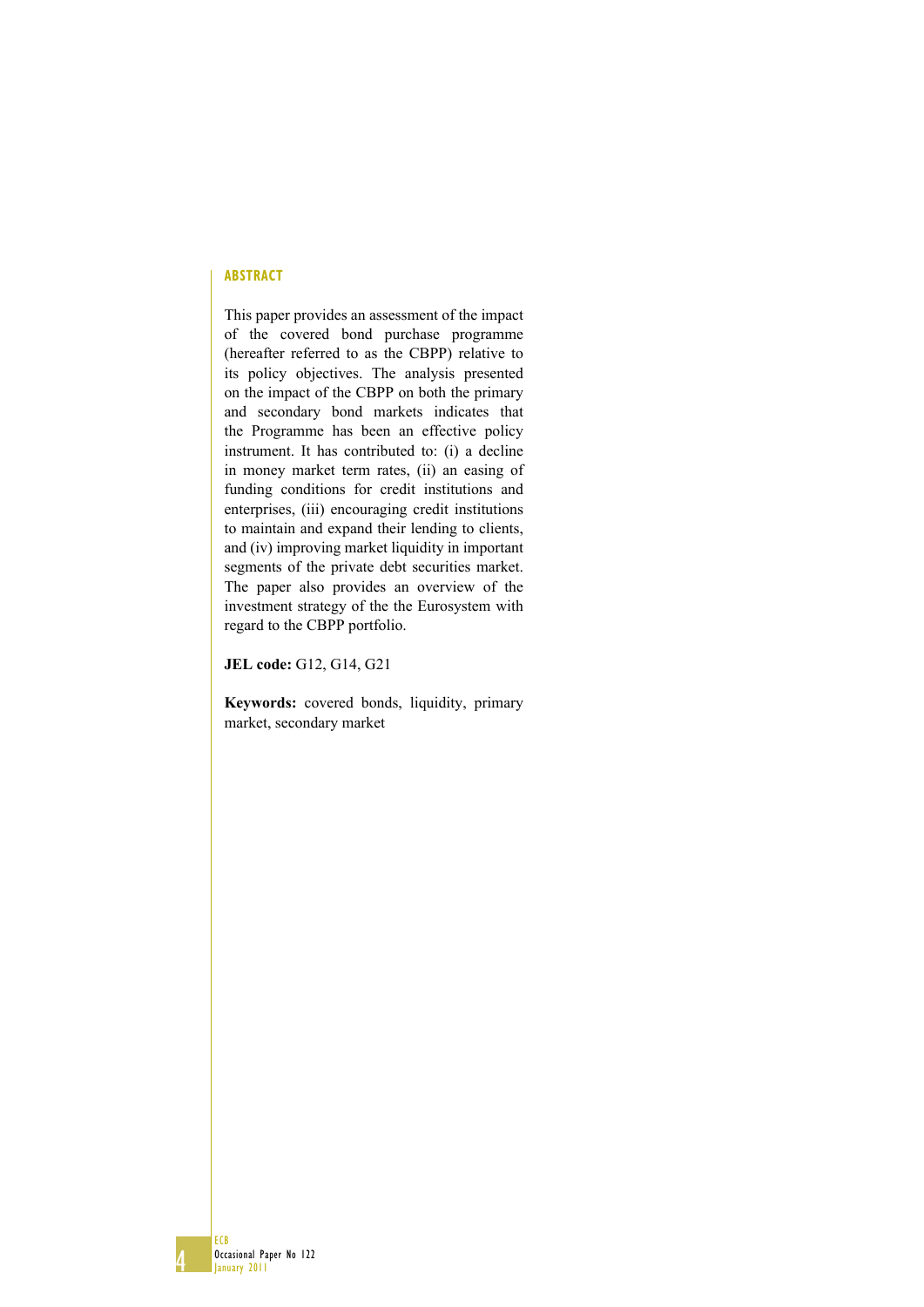The CBPP was announced on 7 May 2009 in order to stimulate activity in the euro area covered bond market. Under the CBPP, the Eurosystem made outright purchases of covered bonds to the nominal value of  $\epsilon$ 60 billion over the 12-month period from 6 July 2009 to the end of June 2010, when the programme was completed.1 Over this period, a total of 422 different bonds were purchased, 27% in the primary market and 73% in the secondary market, with an average modified duration of 4.12 as of 30 June 2010. It was mainly bonds with maturities of three to seven years that were purchased under the programme. This equates to an average modified duration of 4.12 years. The Eurosystem intends to hold the bonds until maturity.2 This paper presents an analysis of the impact of the CBPP, i.e. its effectiveness as a policy instrument. More specifically, empirical evidence is presented to show that the CBPP has been effective in meeting its objectives. According to the ECB Decision mentioned in footnote 1, the four objectives of the CBPP were to contribute to (a) promoting the ongoing decline in money market term rates, (b) easing funding conditions for credit institutions and enterprises, (c) encouraging credit institutions to maintain and expand their lending to clients, and (d) improving market liquidity in important segments of the private debt securities market. The analysis conducted in this paper shows that the CBPP has led to a narrowing of covered bond yield swap spreads, which is consistent with objective (a).<sup>3</sup> Moreover, the long-term funding provision under covered bonds reduces the demand for short-term funding, and this is consistent with a decline in money market term rates. Regarding objective (b), we show that the CBPP has stimulated an issuance of covered bonds in the primary market, thereby easing funding conditions for banks. For objective (c), anecdotal evidence from market participants in conjunction with the quantitative findings relating to objectives (a) and (b) suggests that positive real economy effects are evident as regards bank lending. Regarding objective (d), empirical evidence is presented to show that,

**NON-TECHNICAL SUMMARY** during the period of the CBPP, covered bond **SUMMARY** market liquidity has improved, moving closer to pre-crisis levels.

> The empirical analysis of the impact of the CBPP on the primary market focuses on whether it had an impact on the outstanding amounts of bonds issued by banks (i.e. both covered and uncovered). The central issue examined is that, while the CBPP may have had a positive impact on the outstanding amount of covered bonds, there may have been no effect on the overall amounts of covered and uncovered bonds. Thus, the CBPP may have triggered a substitution effect, whereby uncovered bank bonds would have been crowded out by covered bank bonds. Using cointegration techniques, it is shown that the CBPP did, in fact, stimulate a revival of the covered bond market. This revival appears to have been driven by banks substituting the issuance of uncovered bonds with that of covered bonds, rather than reviving the bank bond market as a whole. The CBPP was effective in lowering the overall funding costs of banks. Indeed, covered bonds were an attractive alternative way of obtaining long-term funding, with banks' uncovered bond yields rising rapidly, owing to both the flightto-quality phenomenon and the government guarantee feature, which was necessary to attract the interest of investors.

> The CBPP is also shown to have had positive effects on the secondary market. The analysis controls for the effects of the sovereign debt crisis. The reaction of most European covered bond markets to the announcement of the CBPP is shown to be noticeable, and appears to have

- 1 Decision of the European Central Bank of 2 July 2009 on the implementation of the covered bond purchase programme (ECB/2009/16), available at http://www.ecb.europa.eu/ecb/legal/ pdf/l\_17520090704en00180019.pdf
- 2 Further information on covered bond market developments over the course of the period in which the CBPP was implemented can be found in monthly reports published by the ECB, which are available at: http://www.ecb.int/pub/pub/mopo/html/index. en.html?skey=covered%20bond.
- 3 It is important to note that the CBPP was introduced in conjunction with the first 12-month longer term refinancing operation. This operation had a major impact in relation to reducing money market term rates. The effect of the CBPP on yields in the covered bond market is in line with this outcome.

# **NON-TECHNICAL**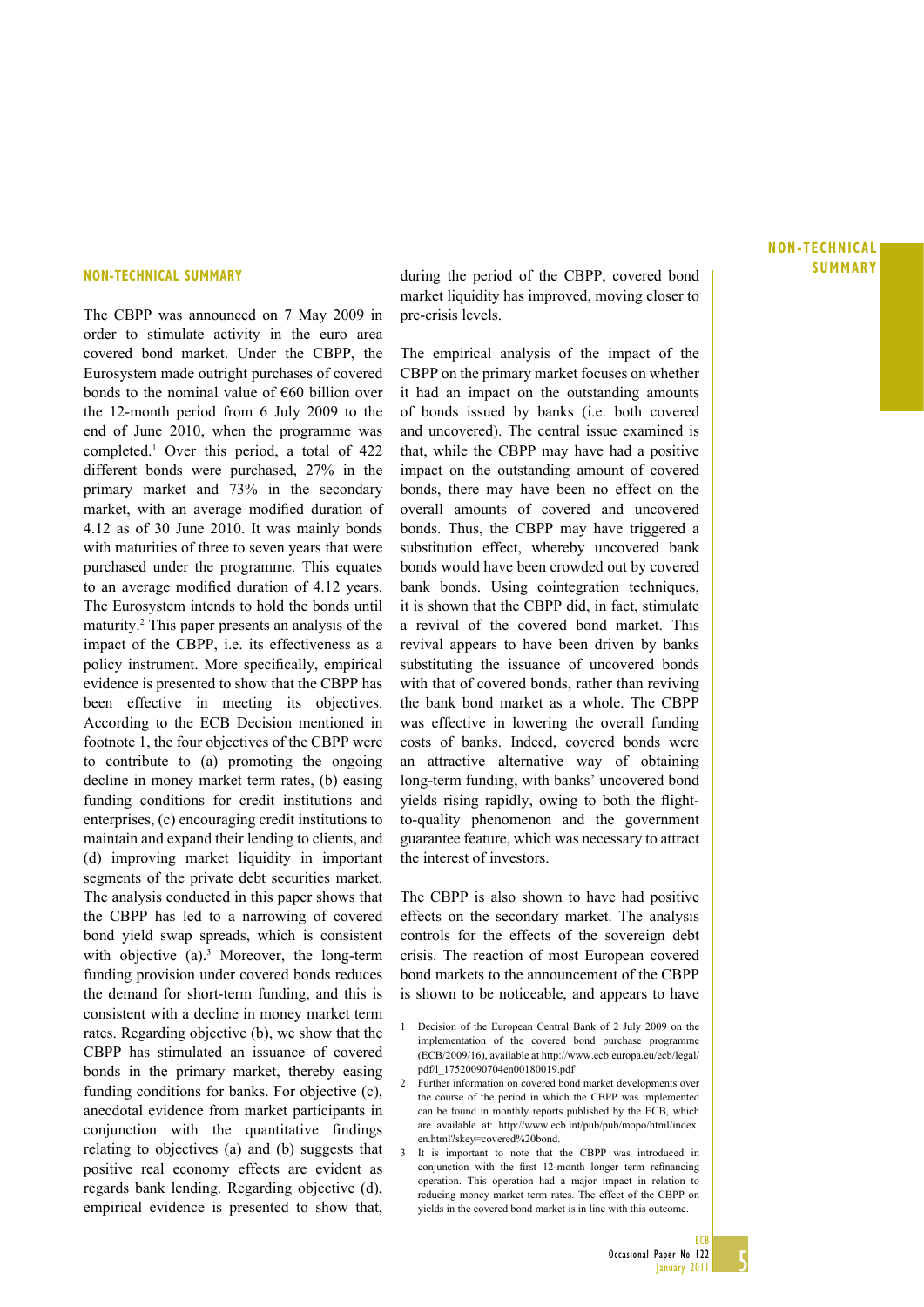initiated a declining trend in covered bond spreads. While the German covered bond market had already started recovering in early 2009, the announcement of the CBPP seems to have been an important stimulus to the recovery of other covered bond markets. In addition to these two "event study" analyses, the impact of the CBPP is assessed using a regression model for the euro area covered bond yields, including measures controlling for overall bond market developments, factors specific to the covered bond market but not related to the CBPP, and accounting for the broad market turbulence in 2010 relating to the sovereign debt crisis. Using this simple model, we assess the impact of the CBPP on the euro area market as a whole, and conduct a similar analysis for single country-level covered bond indices.

Overall, the results show that the CBPP had a dampening effect on euro area covered bond yields of approximately 12 basis points. This result is in line with the initial decline in spreads during the first week after the CBPP announcement, when a trend of daily yield declines could be observed. However, in the countries affected by the sovereign debt crisis, as well as at the euro area level, the declines have been offset by the recent upward pressures on yields. Beyond this, we do not find that the purchases conducted by the Eurosystem have had any significant impact on prices. This suggests, along the lines of the rational expectations hypothesis, that the introduction of the programme alone had a significant and complete price impact, while the purchases were only seen as the execution of the previously announced commitment. This observation probably reflects the fact that the total amount of the purchases ( $\epsilon$ 60 billion in nominal terms) and the period over which the purchases would take place (until the end of June 2010) were announced at the time the programme itself was announced, and that the implementation of the programme was fully in line with these announcements.

Our work also includes an analysis of the effect of the CBPP on liquidity in the covered bond

market, suggesting that, since the introduction of the CBPP, liquidity conditions have improved, and are now similar to those before the crisis. The quantitative work carried out is in line with anecdotal evidence from market participants that the CBPP has led to a very rapid tightening of covered bond spreads in the secondary market and a narrowing of bid-offer spreads. The positive impact of the CBPP on covered bond spreads and market liquidity is particularly notable given the tensions that emerged in sovereign debt markets at the end of April 2010. Overall, it is concluded that the CBPP has been effective in achieving its objectives.

Going forward, the CBPP is not expected to be extended or expanded. The investment strategy of the Eurosystem with regard to the CBPP is a hold-to-maturity strategy. The estimates of financial risks for such a portfolio, obtained following standard calculation methods based on historical default rates, are substantially lower than the corresponding expected return estimates. It can therefore be concluded that there is a high likelihood that the CBPP will generate positive returns to the Eurosystem.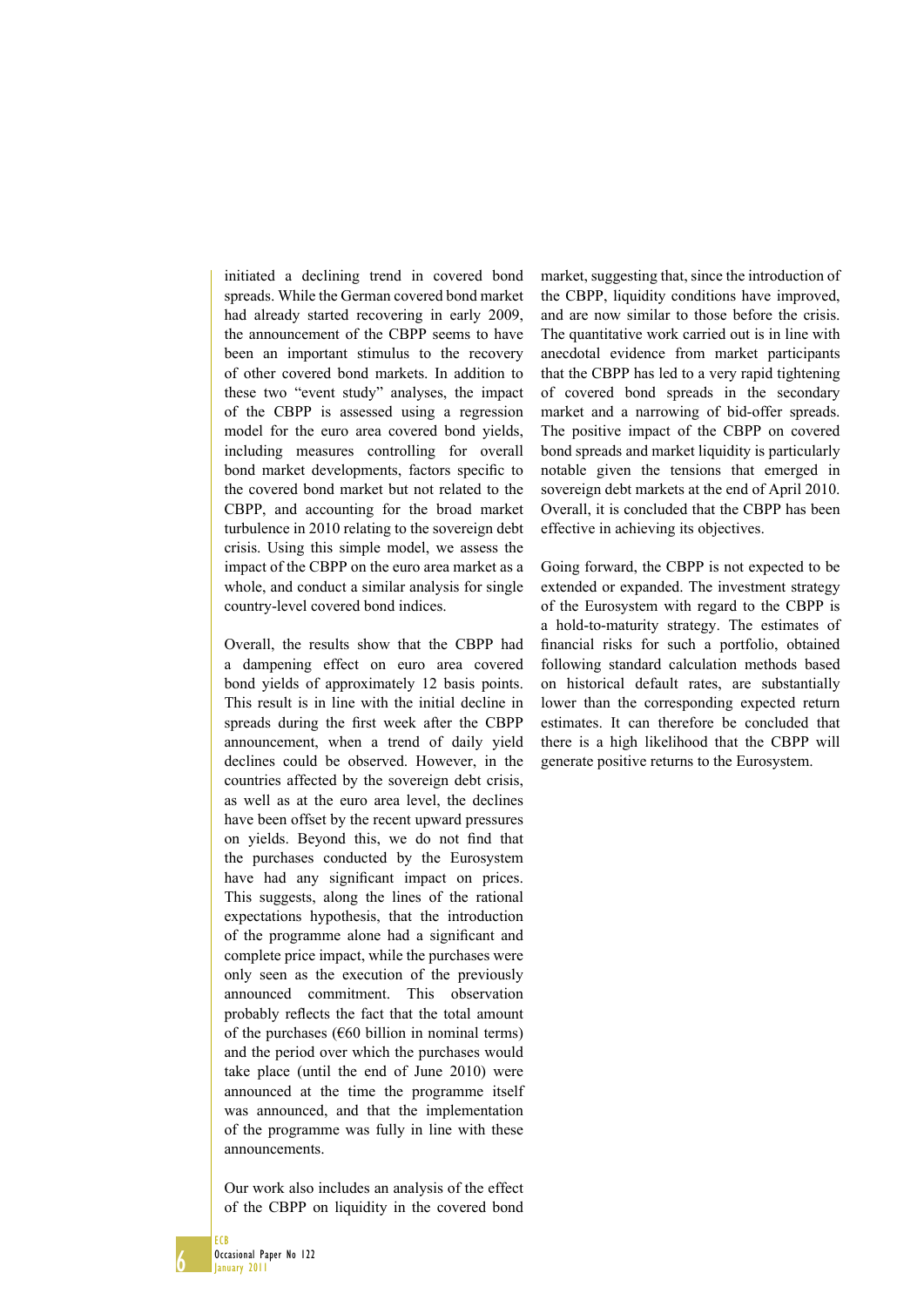#### **IINTRODUCTION**

#### **1 INTRODUCTION**

This paper presents an analysis of the impact of the CBPP. It was announced on 7 May 2009 in order to stimulate activity in the euro area covered bond market. Over the 12-month period from July 2009 to the end of June 2010, the effective period of the CBPP, the Eurosystem made outright purchases of covered bonds to the nominal value of  $€60$  billion. The remainder of this paper is structured as follows. Section 2 provides an overview of the context in which the CBPP was introduced. This includes a discussion of the evolution of credit and liquidity risk pricing in the period before the Programme began, as well as a description of the aims and modalities of the programme. A discussion of issues more theoretical in nature is also provided. This refers to how the programme is expected to affect the covered bond market, for example in relation to liquidity risk.

Section 3 presents an empirical analysis of the impact of the CBPP on the primary market. The analysis focuses on whether the CBPP had an impact on banks' outstanding amounts of bonds (i.e. both covered and uncovered). The central issue examined is that, although the CBPP may have had a positive impact on the outstanding amount of covered bonds, there may not have been any overall effect on covered and uncovered bonds. Thus, the CBPP may have triggered a substitution effect, whereby uncovered bank bonds would have been crowded out by covered bank bonds. Using cointegration techniques, it is shown that the CBPP did, in fact, stimulate a revival of the covered bond market. This revival, however, appears to have been driven by banks substituting the issuance of uncovered bonds with that of covered bonds, rather than reviving the bank bond market as a whole. The CBPP was effective in lowering the overall funding costs of banks. Indeed, covered bonds were an attractive alternative way of obtaining long-term funding, with banks' uncovered bond yields rising rapidly, owing to both the flight-to-quality phenomenon and the government guarantee feature, which was necessary to attract the interest of investors.

Section 4 assesses empirically the impact of the CBPP on the secondary market. The analysis controls for the effects of the sovereign debt crisis. The reaction of most European covered bond markets to the announcement of the CBPP is shown to be noticeable, and appears to have initiated a declining trend in covered bond spreads. While the German covered bond market had already started recovering in early 2009, the announcement of the CBPP seems to have been an important stimulus to the recovery of other covered bond markets. In addition to these two "event study" analyses, the impact of the CBPP is assessed using a regression model for the euro area covered bond yields, including measures controlling for overall bond market developments, factors specific to the covered bond market but not related to the CBPP, and accounting for the broad market turbulence in 2010 related to the sovereign debt crisis. Using this simple model, we assess the impact of the CBPP on the euro area market as a whole, and conduct a similar analysis for single country-level covered bond indices. Overall, the results show that the CBPP had a dampening effect on euro area covered bond yields of approximately 12 basis points. This result is in line with the initial decline in spreads during the first week after the CBPP announcement, when a trend of daily yield declines could be observed. However, in the countries affected by the sovereign debt crisis, as well as at the euro area level, the declines have been offset by the recent upward pressures on yields. Beyond this, we do not find that the purchases conducted by the Eurosystem have had any significant impact on prices. This suggests, along the lines of the rational expectations hypothesis, that the announcement of the programme itself had a significant and direct impact on prices, while the purchases were only seen as the execution of the previously announced commitment. Section 4 also presents an analysis of the effect of the CBPP on liquidity in the covered bond market, suggesting that, since the introduction of the CBPP, liquidity conditions have improved, moving closer to the situation before the crisis. The quantitative work carried out in Section 4 is in line with anecdotal evidence from market



ECB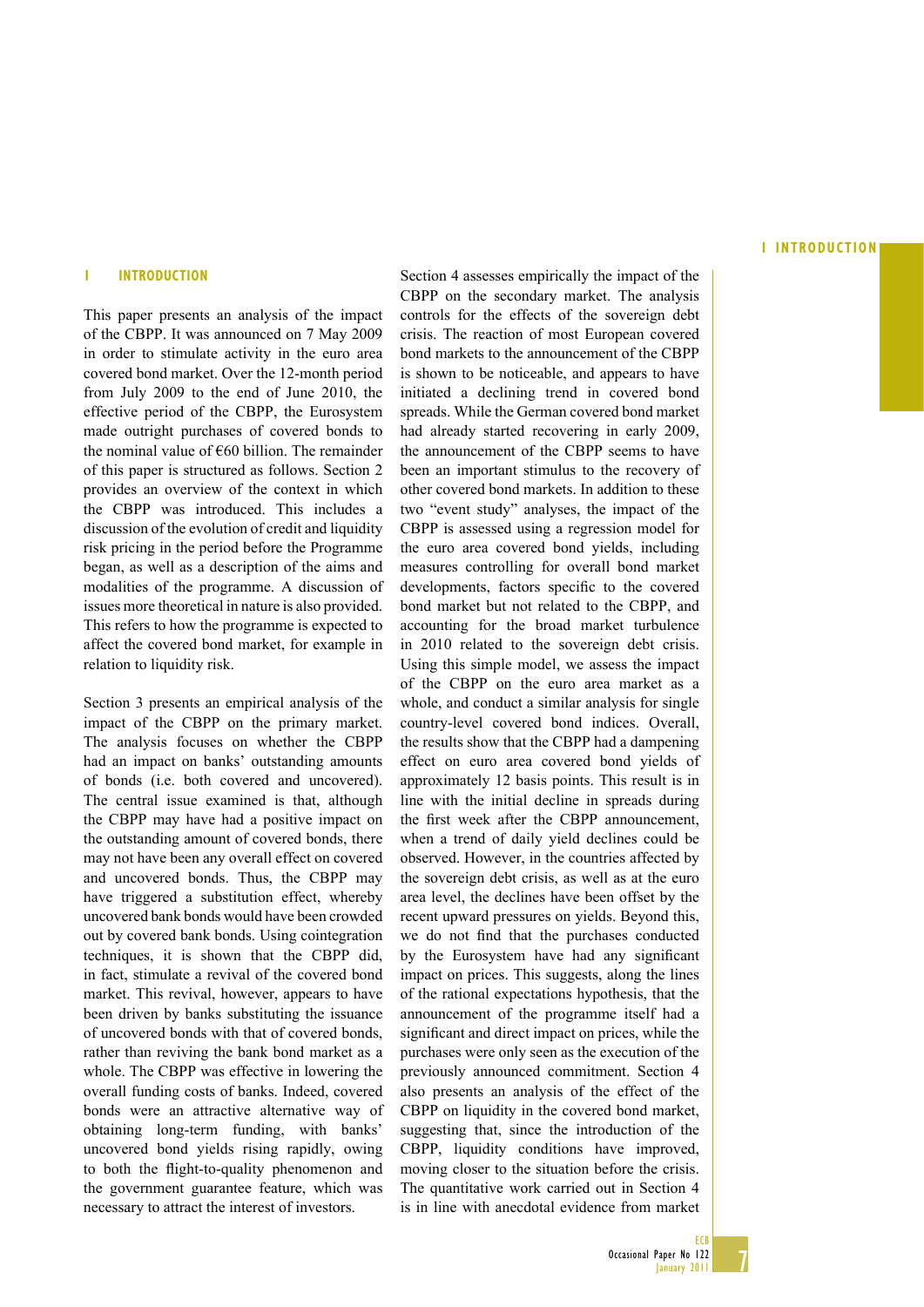participants that the CBPP has led to a very rapid tightening of covered bond spreads in the secondary market and a narrowing of bid-offer spreads. The positive impact of the CBPP on covered bond spreads and market liquidity is particularly notable given the tensions that emerged in sovereign debt markets at the end of April 2010.

Section 5 presents our overall conclusions on the impact of the CBPP as a whole, including a discussion of whether policy goals have been achieved and an overview of lessons that may be taken on board for the future. This includes a discussion of the hold-to-maturity investment strategy of the Eurosystem as regards the CBPP portfolio. Finally, Appendices 1 and 2 provide technical details on the econometric models used on the primary and secondary markets respectively, and Appendix 3 provides a description of the risk management aspects of the CBPP's investment strategy.

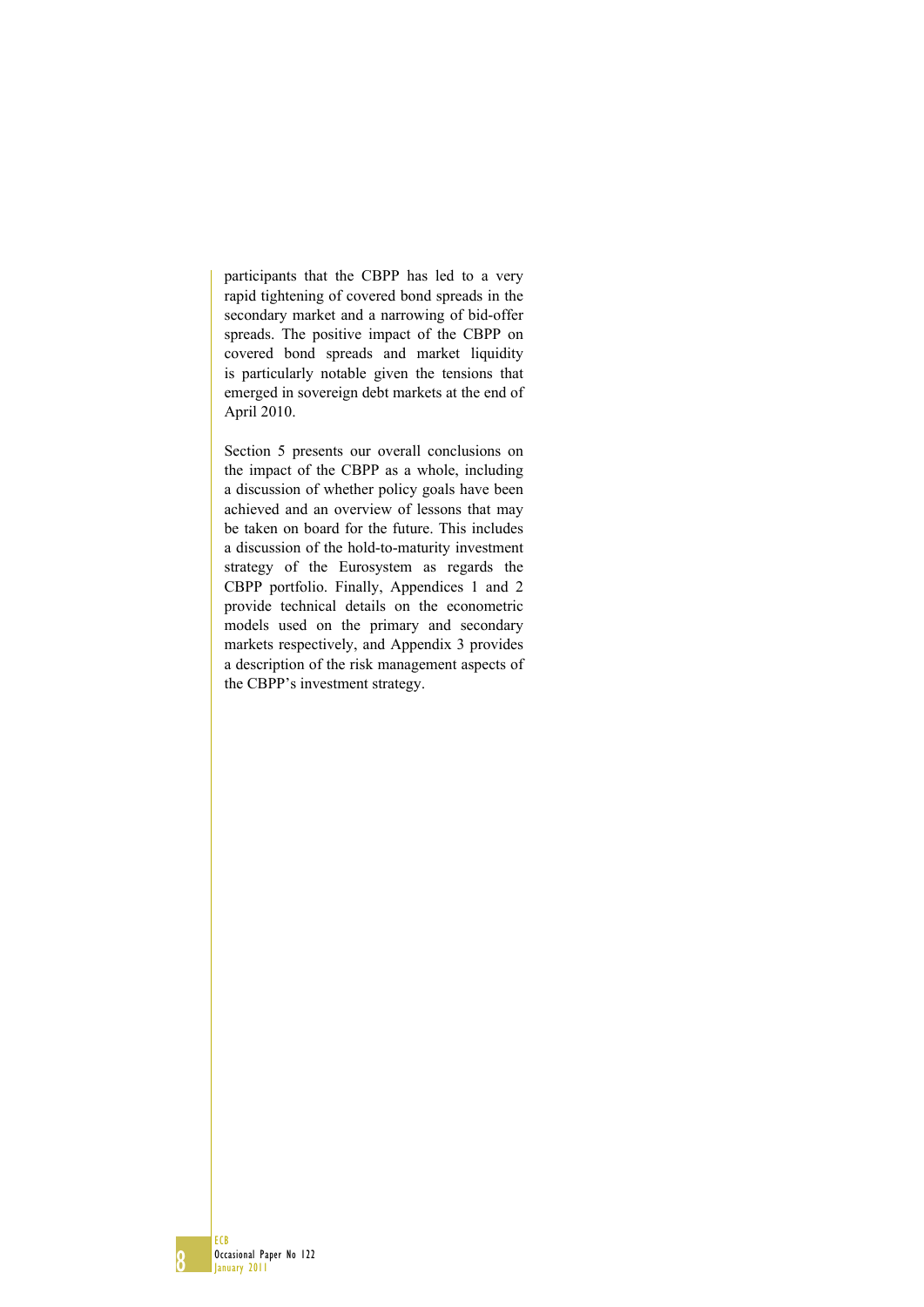#### **2 THE COVERED BOND PURCHASE PROGRAMME**

#### **2.1 INTRODUCTION**

This section provides an overview of the context within which the CBPP was introduced. This includes a discussion on the covered bond market in the euro area and general financial market conditions at the time of the crisis. In addition, an outline of the specific objectives and modalities of the programme is provided. Finally, the section concludes with a discussion of theoretical considerations relating to the expected impact of the CBPP in reviving activity in the primary market and suppressing spreads in the secondary market.

#### **2.2 OVERVIEW OF THE CONTEXT**

The covered bond market is the most important privately issued bond segment in Europe's capital markets. Prior to the intensification of the financial crisis in October 2008, covered bonds were a key source of funding for euro area banks. The market had grown to over  $E2.4$  trillion by the end of 2008, compared with about  $\epsilon$ 1.5 trillion in 2003 (ECBC, 2009). As defined in a recent ECB publication on covered bonds (ECB, 2008), *"Covered bonds are dual-recourse bonds, with a claim on both the issuer and a cover pool of high-quality collateral (which the issuer is required to maintain*), issued under specific covered bond *legislation (or contracts which emulate this). The recourse to the issuer and consequent lack of credit risk transfer distinguishes covered bonds from asset-backed securities, with significant implications for issuers and investors".* 

The lack of credit risk transfer with covered bonds is an important distinction with this asset class compared with, for example, asset-backed securities (ABS) and other securities that were subject to securitisation. This may well explain the resilience of the covered bond market at the initial stage of the crisis in August 2007. Investors' affinity for covered bonds can be explained by their relative safety compared with any non-securitised asset class. In relation to covered bonds, the credit risk of the issuer is backed by a pool of collateral, which is usually of high quality. In the case of ABS, the underlying pool is transferred to a special purpose vehicle (SPV), while the assets pledged as collateral for a covered bond remain on the balance sheet (thereby giving the issuer bank an incentive to keep only high quality assets).4

Despite this, however, the covered bond market was not totally immune to the effects of the crisis. Up to the intensification of the crisis following the collapse of Lehman Brothers in mid-September 2008, it was clear that the covered bond market had outperformed other wholesale funding instruments. The widening of spreads was much less substantial for covered bonds than other ABS and unsecured debt. After mid-September 2008, however, spreads in the secondary market widened and issuance stalled in the primary market. In addition, secondary market liquidity deteriorated. A smoothly functioning covered bond market is highly important in the context of financial stability. This market provides a useful funding source for mortgage lending. For example, the issuance of covered bonds enables banks to match liability duration relative to its mortgage loan portfolio. As a result, this improves a bank's ability to manage funding and interest rate risk. In times of financial crisis, the risk appetite of investors shifted towards less risky assets.

As the crisis progressed and became more intensive at the beginning of 2009, spreads in the euro area covered bond market continued to widen, and liquidity continued to worsen. The financial crisis exacerbated the lack of confidence between banks, leading to a halt in interbank market activity. In turn, this raised concerns about the liquidity risk of a large number of banks and, to a certain extent, their solvency, thereby threatening the whole banking system. This scenario sets the context for the introduction of the European Central Bank's decision to provide support to the

4 This feature explains partially the lack of transparency highlighted in the ABS market during the crisis.

#### **2THE COVERED BOND PURCHASE PROGRAMME**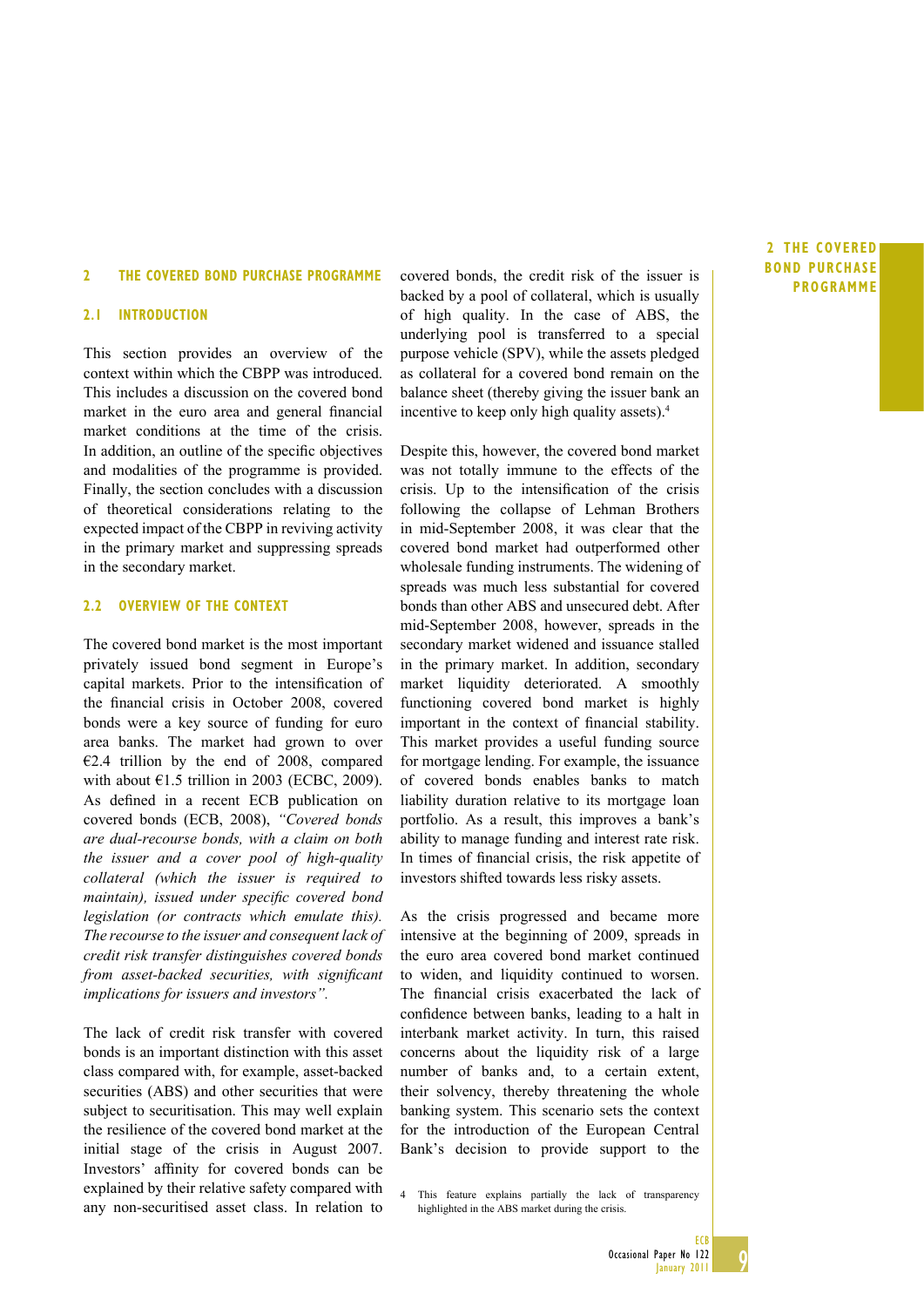covered bond market in the euro area through outright purchases of covered bonds under the Covered Bond Purchase Programme (CBPP). Specifically, it was felt that the CBPP "could help to revive this market, in terms of liquidity, issuance and spreads".<sup>5</sup> It was also felt that the CBPP could help to encourage lending to the non-financial sector given that the market was a major source of funding for euro area banks. The aim of the ECB was "to implement the CBPP gradually, taking into account market conditions and the Eurosystem's monetary policy needs". The rationale for selecting covered bonds to purchase outrightly over any other asset class can be summarised as follows (ECB, 2008): *"Covered bonds possess a number of attractive features from the perspective*  of financial stability. Covered bonds as dual *recourse instruments are less risky than most other bank securities and also increase banks' access to long-term funding, thereby mitigating liquidity risks. In the context of the ongoing fi nancial market turmoil, it is important to stress that, on the whole, covered bonds have proven themselves relatively resilient, in particular in comparison with securitisation".*

#### **2.3 THEORETICAL RATIONALE FOR CENTRAL BANK ASSET PURCHASES**

This section considers the economic theory underlying outright asset purchases by central banks, including a discussion on asset purchase programmes implemented by central banks outside the Eurosystem. From a theoretical perspective, an asset purchase facility, regardless of the economy in which it is carried out, follows the same principles. The main goals may include injecting money into the economy (possibly targeted at specific sectors thereof) in order to revive spending and/or to address market functioning concerns in particular market segments.

There are four main channels through which a purchase programme is transmitted to the real economy. The primary channels are via the so-called "announcement" effect (which affects investor expectations), the "portfolio

balance" effect (which transmits through both expectations on the announcement of an asset purchase scheme and/or the actual period of purchasing itself), the liquidity premium effect (whereby central bank purchases can restore market liquidity through stimulating two-way market flows) and the "real economy" effect (whereby proceeds from central bank purchases are injected into the real economy).

Regarding the first channel, when a central bank announces its programme, this provides the market with a signal of its willingness to restore confidence in the economy and/or in certain market segments. Conventional New Keynesian models adhere to the view that asset purchases can only work through a signalling channel and by impacting upon investor expectations (see, for example, Eggertson and Woodford 2003). However, as described by Joyce et al (2010), actual asset purchases can also affect asset prices in models with financial frictions or incomplete markets, and with imperfect substitutability between different asset classes.<sup>6</sup>

The second channel, described by Tobin (1958) as the "portfolio balance" effect, refers to the idea that the purchase of assets by the central bank leads to an increase in asset prices and a reduction in the supply of the asset held by the market. Since the purchases by the central bank are replaced with short-term risk-free reserves, this reduces the term premium on the asset and results in a decline in yields, as there is less duration risk in the market.

The third channel, the liquidity premium effect, refers to the tightening effect of central bank asset purchases on liquidity premia. When a central bank purchases assets, trading opportunities are improved, as investors are less reluctant to invest, knowing that they have a

<sup>5</sup> Keynote address by Jean-Claude Trichet, President of the ECB, at the University of Munich, 13 July 2009. http://www.ecb.int/ press/key/date/2009/html/sp090713.en.html.

<sup>6</sup> Other previous literature describing signalling and portfolio balancing impacts of asset purchases include Clouse et al. (2003), Bernanke, Reinhart and Sack (2004), Ugai (2006), and Borio and Disyatat (2009).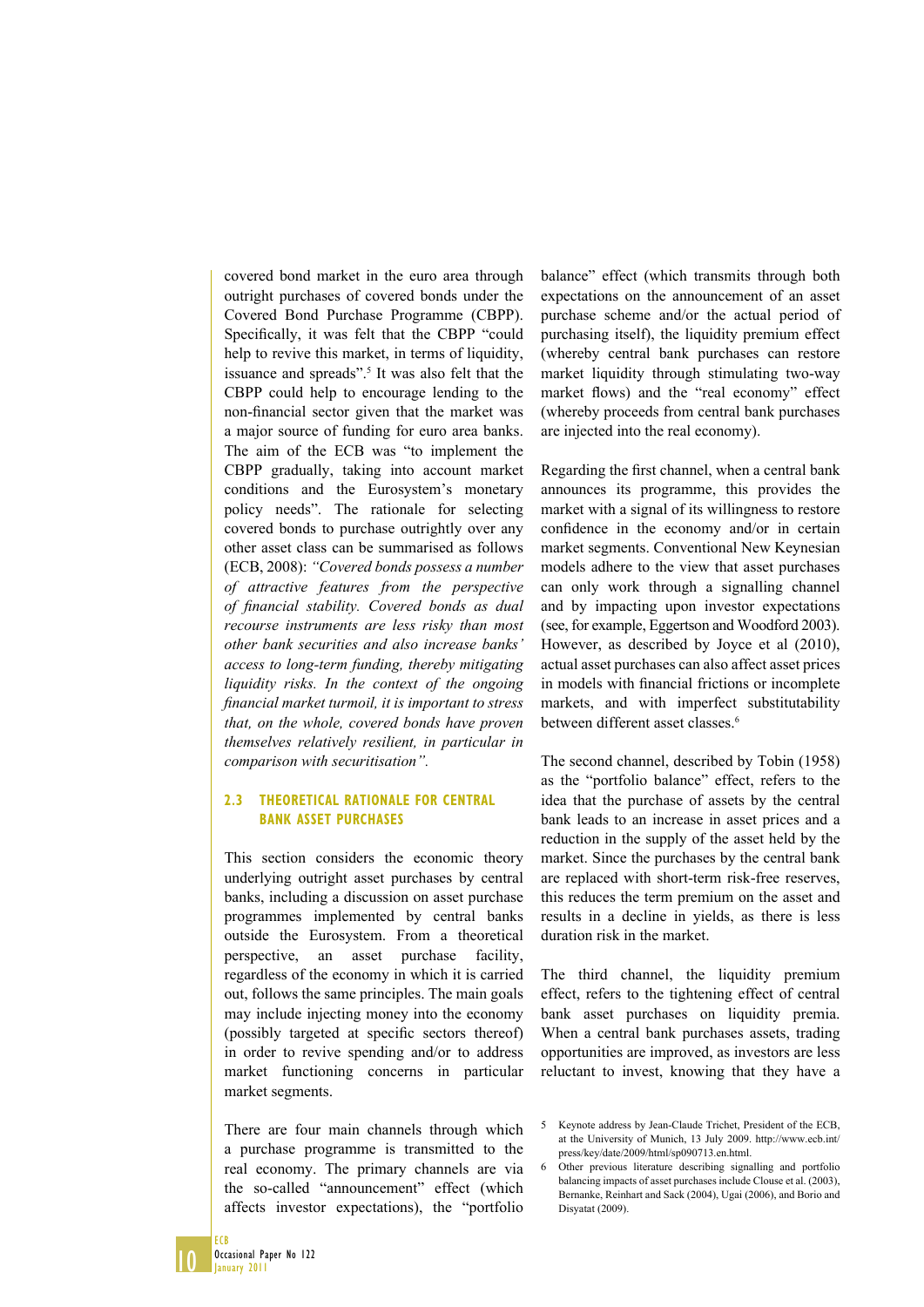also affect the liquidity of other asset classes as investors seek higher returns in securities with higher comparable yields than the securities purchased by the central bank. The rise in the asset prices leads to an increase in the wealth of the asset holders, thus boosting their willingness to spend. Joyce et al. (2010) note that the portfolio balance effect on yields is likely to be persistent given that it is dependent upon market expectations on the stock of bonds. By contrast, the liquidity premium effect (which can be significant when markets are dysfunctional) is likely to be temporary, as it is driven by the flow of purchases.

The fourth channel could be termed the "real economy" effect. Indeed, when a central bank purchases an asset, it credits the account of the seller with the proceeds of the transaction. The expectation is that this amount of money, irrespective of whether the total amount of money injected by the central bank remains unchanged or not (sterilisation), is then injected into the real economy, in a direction and manner which may depend upon the type of asset purchased and the counterparty to the central bank's purchase transaction.

The impact of the purchases by the central bank across these channels essentially triggers a revival in the confidence of investors in the security being purchased as an investment asset class. An open issue is whether the asset purchases work more through flows (amounts purchased over a given period of time) or stocks (amounts held, and thus withdrawn from the market, by the central bank at a given point in time).

In the Eurosystem, owing to the economic structure, where the banking system is the first source of financing for firms, boosting the real economy requires providing accommodative support to the banks' access to funding. In this respect, on 7 May 2009, the ECB announced its intention to make outright purchases of covered bonds. Indeed, in line with the economic theory described, the most significant impact of the CBPP in terms of reducing yields occurred on the

potential buyer if they decide to sell. This can announcement of the programme, as opposed to **PROGRAMME**<br>PROGRAMME when the actual purchases began. A more detailed overview of the CBPP is described in Section 2.4.

> The theoretical rationale outlined is relevant not only for the CBPP, but also for the Eurosystem's Securities Markets Programme or for asset purchases by other central banks, including, for example, the Federal Reserve and the Bank of England, in response to the crisis, even though the specific objectives and implementation features of these various programmes were significantly different. Large-scale asset purchases by the Federal Reserve are described in Gagnon et al. (2010). The programme by the Federal Reserve was established in the context of enabling a further easing of the monetary policy stance. In November 2008, the Federal Reserve announced that it would purchase housing agency debt and agency mortgage-backed securities of up to \$600 billion. In addition, on 18 March 2009, the Federal Open Market Committee press release announced a plan to purchase longer-term Treasury securities and increase total asset purchases to up to \$1.75 trillion. The former was mainly aimed at providing support to mortgage lending and housing markets, while the latter was aimed at improving conditions in private credit markets.

> The Bank of England, under its Quantitative Easing (QE) programme, intended to purchase  $£75$  billion of assets financed through the creation of central bank reserves (see Joyce et al. (2010) for full details). This amount has subsequently been increased four times, to an overall amount of £200 billion by the time of the programme's completion in February 2010. The assets targeted were mainly UK government securities (gilts) in the secondary market and, to a lesser extent, high-quality private sector assets, including commercial paper and corporate bonds.

> Other major central banks have also carried out outright asset purchase programmes in order to mitigate the impact of the financial crisis. For example, the Bank of Japan launched two programmes in early 2009. The first, which expired on 31 March 2009, was aimed at

### **2THE COVERED BOND PURCHASE**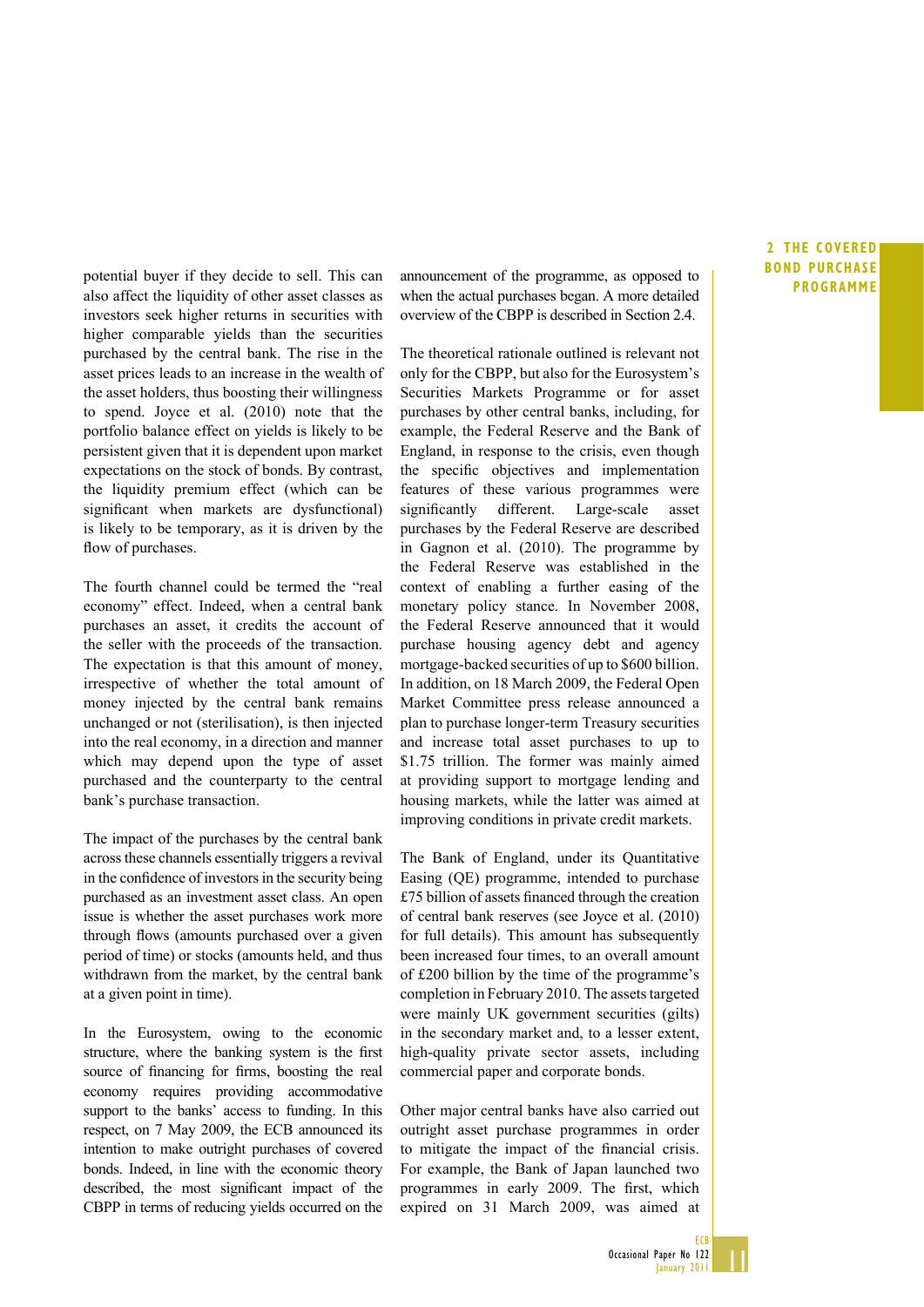"ensuring stability in financial markets as well *as facilitating corporate financing by conducting appropriate money market operations"*. 7 The assets targeted were commercial paper, including asset-backed commercial paper. The maximum outstanding amount of commercial paper purchased was ¥300 billion. The Bank of Japan launched a similar programme on 22 February 2009, tackling the same issues.<sup>8</sup> The scale was higher, with a total outstanding amount of purchases of ¥1 trillion. The main difference consisted of the type of assets targeted, as this facility was focusing on corporate bonds.<sup>9</sup>

Overall, the theory outlined for conducting asset purchases appears to have been borne out empirically across the asset purchase programmes described. Going forward, Bullard (2009) has suggested a theory to introduce a policy rule for asset purchases by central banks, although the implementation procedure of such a rule in practice remains uncertain.

#### **2.4 OBJECTIVES AND MODALITIES OF THE CBPP**

The ECB Executive Board decided that the CBPP should be established on the basis of a Governing Council decision under Article 18.1 of the Statute. The CBPP was announced on 7 May 2009. The objectives of the purchases under the CBPP were to contribute to <sup>10</sup>:

- 1. promoting the ongoing decline in money market term rates;
- 2. easing funding conditions for credit institutions and enterprises;
- 3. encouraging credit institutions to maintain and expand their lending to clients;
- 4. improving market liquidity in important segments of the private debt securities market.

Following the announcement, the President of the ECB, Jean-Claude Trichet, noted that covered bonds provide banks with "access to funding of a longer-term nature than the ECB's refinancing operations. Covered bonds thus allow banks to

manage the maturity mismatch between their assets and liabilities".<sup>11</sup> The announcement was a surprise to the markets, leading to a sharp tightening of secondary market covered bond yield spreads in the euro area, as well as a recovery in the primary market. Although the announcement clearly had a positive impact, markets were initially uncertain about the types of covered bonds that the ECB would target, as well as about the maturity level. There was also some uncertainty about whether the primary market would be included in addition to the secondary market, and about the process through which the programme would be carried out. Following this, on 4 June 2009, the Governing Council of the ECB decided on the technical modalities. These modalities were as follows<sup>12</sup>:

- 1. The purchases, to the amount of  $\epsilon$ 60 billion, would be distributed across the euro area and carried out by means of direct purchases. Thus, there was no auction process in place; instead, Eurosystem portfolio managers purchased the assets in the market directly.
- 2. The purchases would be conducted in both the primary and secondary markets.
- 3. In order to be eligible for purchase under the programme, covered bonds must:
	- be eligible for use as collateral for Eurosystem credit operations;
	- comply with the criteria set out in Article 22(4) of the Directive on undertakings
- 7 Establishment of "Principal Terms and Conditions for Outright Purchases of CP", 22 January 2009. http://www.boj.or.jp/en/ type/release/adhoc09/mok0901a.pdf.
- 8 Establishment of "Principal Terms and Conditions for Outright Purchases of Corporate Bonds", February 19, 2009. http://www. boj.or.jp/en/type/release/adhoc09/mok0902b.pdf.
- 9 The former programme focused on the purchase of assets with a residual maturity of up to three months, while the latter focused on assets with a residual maturity of up to one year.
- 10 These objectives were outlined in the ECB Decision of 2 July on the implementation of the CBPP (ECB/2009/16).
- 11 Keynote address by Jean-Claude Trichet, Munich, 13 July 2009 (see footnote 2 above).
- 12 See Decision of the European Central Bank of 2 July 2009 on the implementation of the CBPP (ECB/2009/16), available at http:// www.ecb.europa.eu/ecb/legal/pdf/l\_17520090704en00180019.pdf.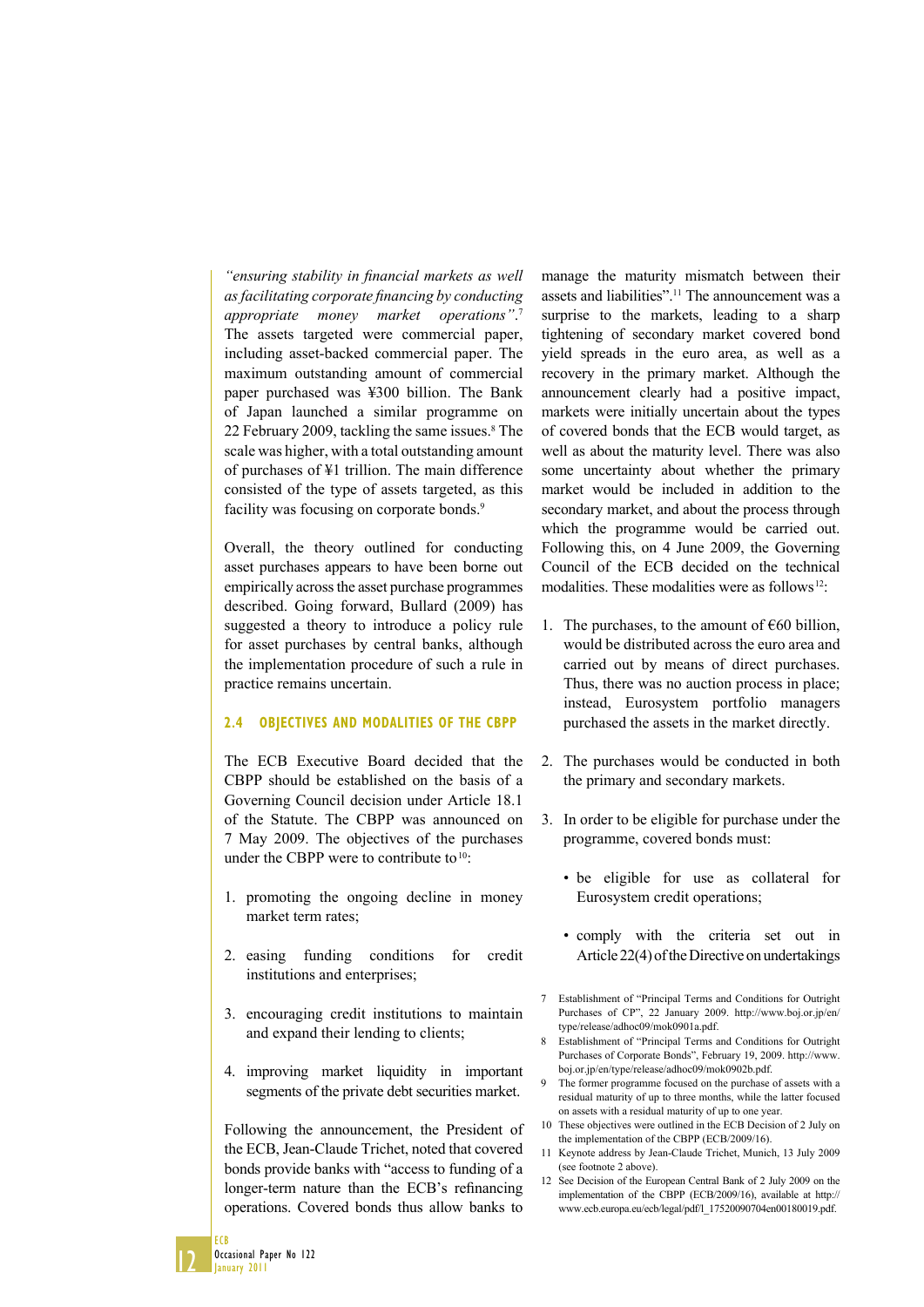for collective investment in transferable securities (UCITS) or similar safeguards for non-UCITS-compliant covered bonds;

- have, as a rule, an issue volume of about €500 million or more and, in any case, not lower than €100 million;
- have, as a rule, been given a minimum rating of AA or equivalent by at least one of the major rating agencies (Fitch, Moody's, S&P or DBRS) and, in any case, not lower than BBB-/Baa3; and
- have underlying assets that include exposure to private and/or public entities.
- 4. The counterparties eligible for the purchase programme were those eligible for the Eurosystem's credit operations, as well as euro area-based counterparties used by the Eurosystem for the investment of its euro-denominated portfolios.
- 5. The purchases would start in July 2009 and were expected to be fully implemented by the end of June 2010 at the latest.

The progression of purchases under the CBPP is provided in Chart 1 below.



Average daily purchases under the CBPP amount to €240 million across the Eurosystem as a whole. As can be seen from Chart 1, total accumulated purchases amounted to a nominal  $\epsilon$ 60 billion as at 30 June 2010<sup>13</sup> Overall, over the last 12 months to 30 June 2010, there were 148 new CBPP-eligible covered bonds issued and 48 tap issuances of already outstanding CBPP-eligible covered bonds. The total amount of these issues reached around €150 billion. Since the announcement of the CBPP, one new covered bond jurisdiction, namely Greece, saw its first publicly placed covered bond; and, overall, 24 inaugural issuers entered the covered bond market in various euro area countries. Some national markets, such as that in Italy, saw a significant increase in the number of issuers and outstanding amounts, and thus a deepening and broadening of their covered bond market.

It is worth noting that the CBPP was not the only initiative in place to restore activity in the euro area bond market. For example, a range of government guarantee programmes were introduced in order to support the issuance of uncovered bank bonds.14 Government guarantee programmes have a direct impact on both the interbank and capital markets, as they relate directly to investor appetite. They aim to address "funding problems of liquidity constrained solvent banks".15 To some extent, this measure therefore has a similar aim as the CBPP. Indeed, both tend to address medium/long-term funding and depend on the activity of the capital market. While the CBPP tries to do so via improving market liquidity and reducing funding costs,

- 14 EU Member States also engaged in other measures to combat the crisis, including nationalisation, government investment, government loans and depositor protection schemes.
- 15 The declaration of the euro area summit in Paris of 12 October 2008, Section  $(8)$ .

#### **2THE COVERED BOND PURCHASE PROGRAMME**

<sup>13</sup> The total amount of purchases settled within the CBPP provided €61,118 million of liquidity to the money market, according to the ECB's liquidity analysis. The difference between the latter amount and the nominal amount of €60 billion of purchased bonds mainly reflects differences between purchase price and par. It should be noted that, at the time of purchase, many covered bonds, in particular those that were issued some time ago, had a market yield to maturity below the percentage of the coupon of the bond. The purchase prices of those bonds were therefore higher than par, i.e. those bonds traded at a value above their nominal amount.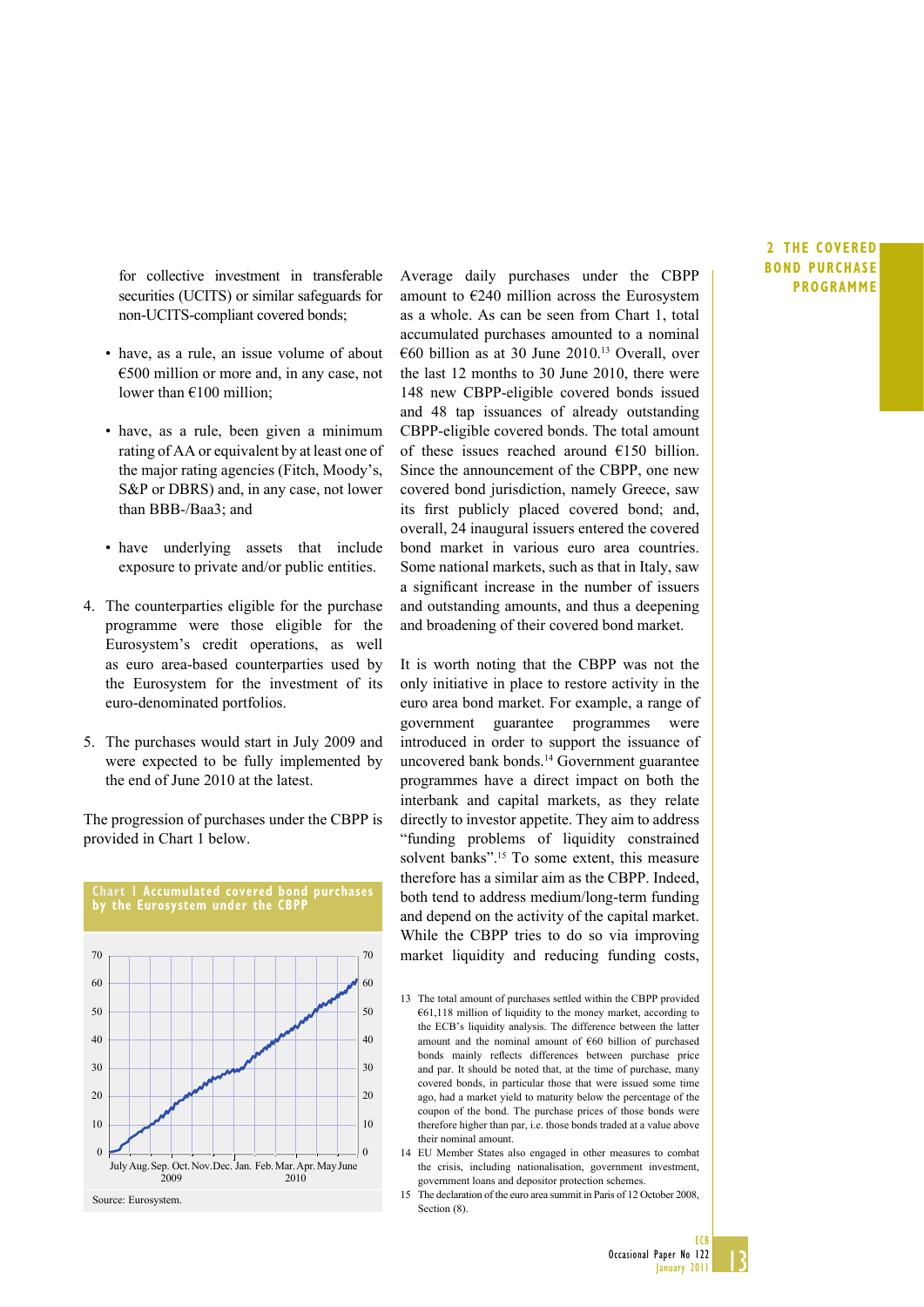government guarantee programmes virtually eliminate credit risk. The provision of support under government guarantee programmes has been effective. During the peak of the crisis, nearly all new bank debt issuances required a government guarantee to appease investors' risk concerns. This has enabled banks to raise substantial amounts of term funding to stabilise their balance sheets.

#### **2.5 LENDING OF SECURITIES UNDER THE CBPP**

The securities held by the Eurosystem in its CBPP portfolio have been made available for lending to eligible counterparties against eligible collateral since March 2010. Eurosystem central banks may lend CBPP securities through direct lending and/or facilities via central securities depositories.

Making the CBPP securities available for lending meets some demand and therefore contributes positively, albeit probably in a rather small way, to the proper functioning of the covered bond market. The activity is also a source of small, but still positive, financial returns for the Eurosystem. In addition, it can be argued that the knowledge among market participants that CBPP securities are available for lending on demand against eligible collateral provides a reassurance that securities are unlikely to be unduly squeezed, which contributes to expectations that the market will continue to function properly at the aggregate level.

#### **2.6 HOW TO MEASURE THE IMPACT OF THE CBPP**

The analysis of the impact of the CBPP on the primary market is carried out on the basis of a cointegration analysis to indicate the effect on outstanding amounts of covered and uncovered bonds. Regarding the effect on the secondary market, event study analyses, as well as a regression analysis, provide evidence that the CBPP has had a notable effect on reducing euro area covered bond yield swap spreads since the announcement of the programme. The use of event study analyses in conjunction with econometric techniques helps to provide

robustness to conclusions made on the impact of the programme. Measurement of the programme impact is driven by data availability on the covered bond market. As regards the secondary market, the lack of a suitable time series for liquidity in the covered bond market means that it is difficult to quantitatively measure the effect of the programme on this measure.16 On the other hand, data on yields in the covered bond market are readily available, meaning that the impact of the programme on the implied risk in the covered bond market can be quantitatively measured. In the following sections, empirical analyses are presented to show the effect of the CBPP on both the primary and secondary markets.

16 We have, however, been able to discuss the liquidity effect using the market efficiency coefficient (MEC) technique, and this is discussed further in Section 4.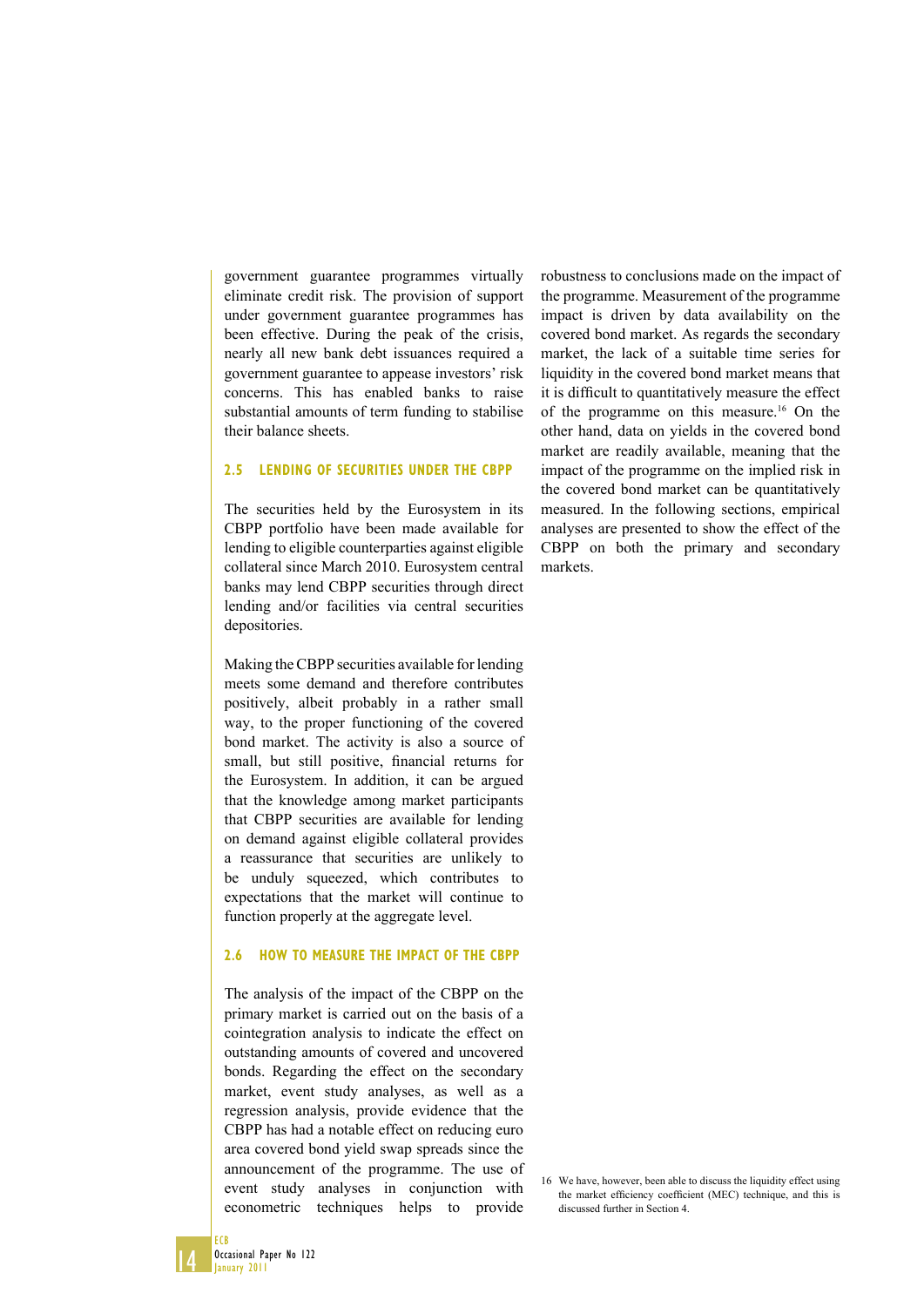#### **3 IMPACT OF THE CBPP ON THE PRIMARY MARKET OF BANK BONDS**

#### **3.1 INTRODUCTION**

The CBPP has been established to support a revitalisation of the covered bond market. And indeed, total outstanding amounts of covered bonds increased significantly shortly after the announcement of the CBPP on 7 May 2009.17 Even so, this development is not necessarily the result of the CBPP, as other factors could have played a more important role. In particular, it is important to recall in this context that market conditions generally improved in 2009. On the other hand, it is also possible that, while the CBPP may have had a positive effect on the outstanding amounts of covered bonds, the CBPP had no effect on the outstanding amounts of bonds (both covered and uncovered) issued by banks.<sup>18</sup> In this case, the CBPP would merely have triggered a substitution effect: uncovered bank bonds would have been crowded out by covered bank bonds. This section tries to shed some light on these two questions through the use of cointegration techniques. All data used for the analysis are from the eligible assets database. Data refer to outstanding amounts of three types of (euro-denominated) bonds: covered bank bonds, uncovered bank bonds and corporate bonds.19 The reason data on corporate bonds are used will be explained later.<sup>20</sup>

#### **3.2 LONG-RUN RELATIONS BETWEEN COVERED, UNCOVERED AND CORPORATE BONDS**

Chart 2 illustrates the evolution of outstanding amounts of covered and uncovered bonds since January 2002. Although the total amount of covered bonds in circulation has always been higher than that of uncovered bank bonds, both series tend to move closely together through time, reflecting the fact that both types of bank bonds are driven by common fundamental factors. Indeed, both series show a remarkable parallelism between their respective upward trends until 2006, as illustrated by a stable gap of about 100 billion between covered and uncovered bonds. From then to the beginning

of the turmoil (August 2007), the outstanding volume of uncovered bonds slowed, which resulted in a gradual widening of the gap between the two types of bond. During the first phase of the turmoil (August 2007-September 2008), the growth in uncovered bonds decreased further, and the difference between the two series reached a gap of about 300 billion. This may reflect reduced demand for riskier bonds when investors were looking for safe investment opportunities. With the worsening of the crisis, however, and especially after the end of 2008, we observe a gradual reversal of both trends, as uncovered bonds recovered while covered bond growth lessened, with the gap starting to narrow again. This is likely to be due to the significant number of government-guaranteed (uncovered) bank bonds issued in the first few months of 2009. At the beginning of 2009 the increase in covered bonds almost came to a complete stop, as seen by the flattening of the curve. In June 2009 the gap between both series showed a record low of about 30 billion. The issuance of covered bonds picks up again after the launch of the CBPP in July 2009 (represented by the vertical line), apparently at the expense of the issuance of uncovered bonds, whose curve flattens. The current gap between covered and uncovered bonds is close to 60 billion.

**3 IMPACT OF THE CBPP ON THE PRIMARY MARKET OF BANK BONDS**

- 17 Issuance volumes increased by about 36% to  $\epsilon$ 32 billion from May 2009 to June 2009 (data from EADB).
- 18 The net issuance is the amount of newly issued bonds minus the amount of maturing bonds within a given period, and equals the change in the total outstanding amount of bonds between the start and end of the respective period. The term "issuance" refers here to net issuance.
- 19 The replacement of uncovered bank bonds by uncovered bank bonds guaranteed by government has been evident since the onset of the financial crisis. This should be borne in mind when considering the results presented.
- 20 Only bonds that would be eligible even without the temporary expansion of collateral are included so as to avoid breaks in the time series around the time of the temporary expansion of collateral in October/November 2008. Thus, for example, only bonds with a rating of at least A- are included. A size threshold is not applied, i.e. bonds are included regardless of their outstanding amount. Bonds that are classified as covered bonds according to Dealogic, but not according to the eligible assets database (i.e. structured, or non-UCITS, covered bonds) are treated as covered bonds throughout the study.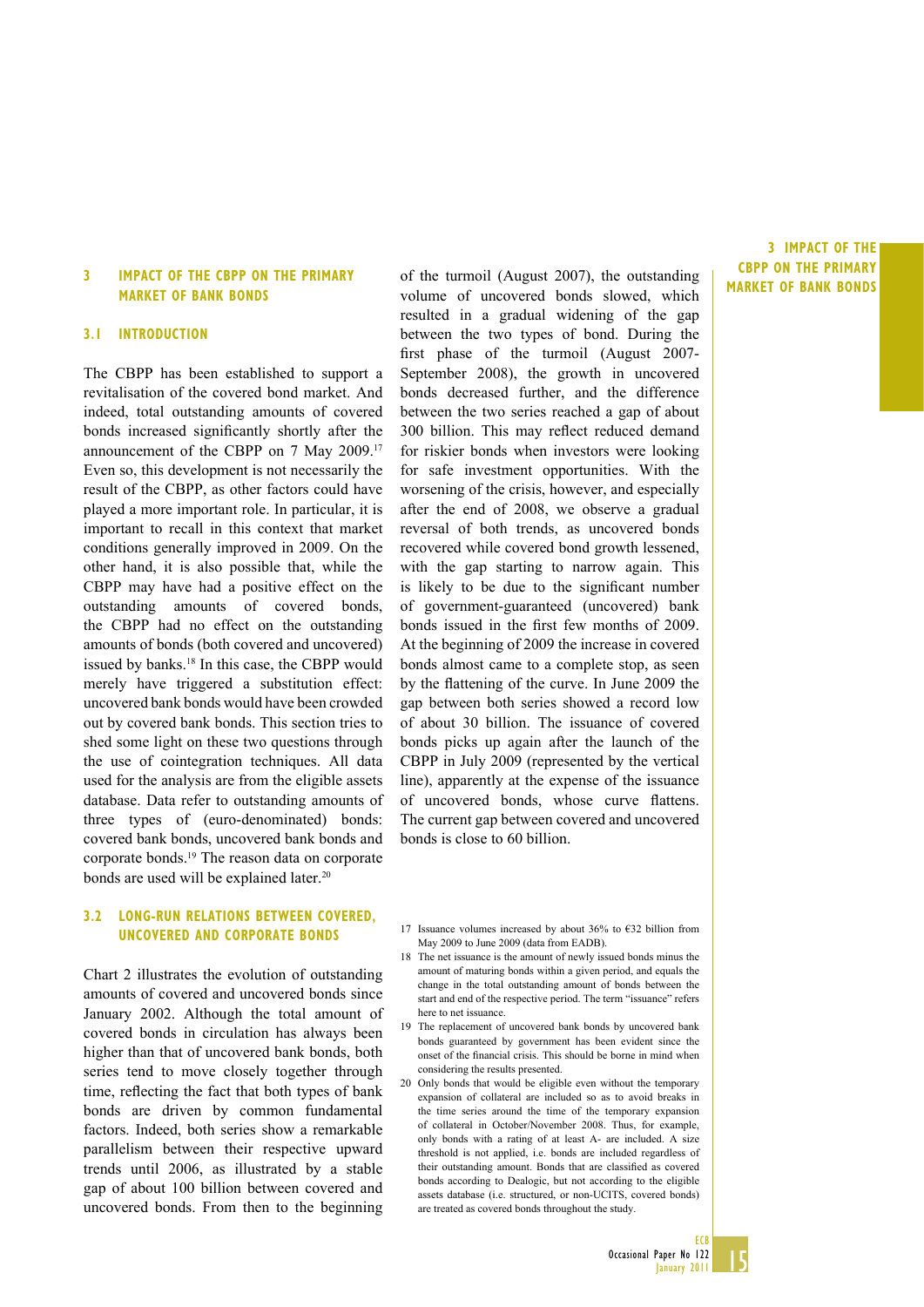



Chart 2 suggests that the CBPP coincided with a revival of the covered bond market. However, it is not clear whether this revival came at the expense of the uncovered bond market. To address this issue, we compare in Chart 3 the total outstanding amounts of corporate bonds with those of all bank bonds (reported on different scales, corporate bonds on the left axis and bank bonds on the right axis). The idea is to check whether corporate and bank bonds also follow a common long-run trend, and whether there have been deviations from this trend after the introduction of the CBPP. We look at corporate bonds because it appears likely that bank bonds and corporate bonds are driven by more common factors than bank bonds and other possible types of bonds. For example, outstanding amounts of bank bonds and corporate bonds might on average move in a pro-cyclical way, while government bonds might move counter-cyclically. Similarly, euro-denominated bank bonds and eurodenominated corporate bonds both depend on developments specific to the euro area, while USD-denominated bank bonds do not. The figure confirms that corporate and bank bonds also appear to be driven by common fundamental factors in the long run. Note, however, that, after

June 2009, the growth of the bank bond market came to a stop, while the corporate bond market continued a strong growth trend. This evidence suggests that the CBPP did have a positive impact on the outstanding amount of covered bank bonds, but mainly triggered a substitution of uncovered bank bonds for covered bonds.<sup>21</sup> In particular, the CBPP on bank bonds does not seem to have had any aggregate effect, as a comparison with the behaviour of corporate bonds shows. Nonetheless, it cannot be ruled out that, without the CBPP, the overall outstanding amount of bank bonds would have decreased and created more severe refinancing problems.

#### **3.3 THE RELATIONSHIP BETWEEN COVERED AND UNCOVERED BANK BONDS**

Using cointegration techniques, which are based on estimating long-run equilibrium relationships, it turns out that the difference between the outstanding amount of covered bonds and that of uncovered bank bonds may centre on an

<sup>21</sup> Having said that, the role played by disintermediation and the issuance of corporate bonds may affect this conclusion, although this would require further investigation.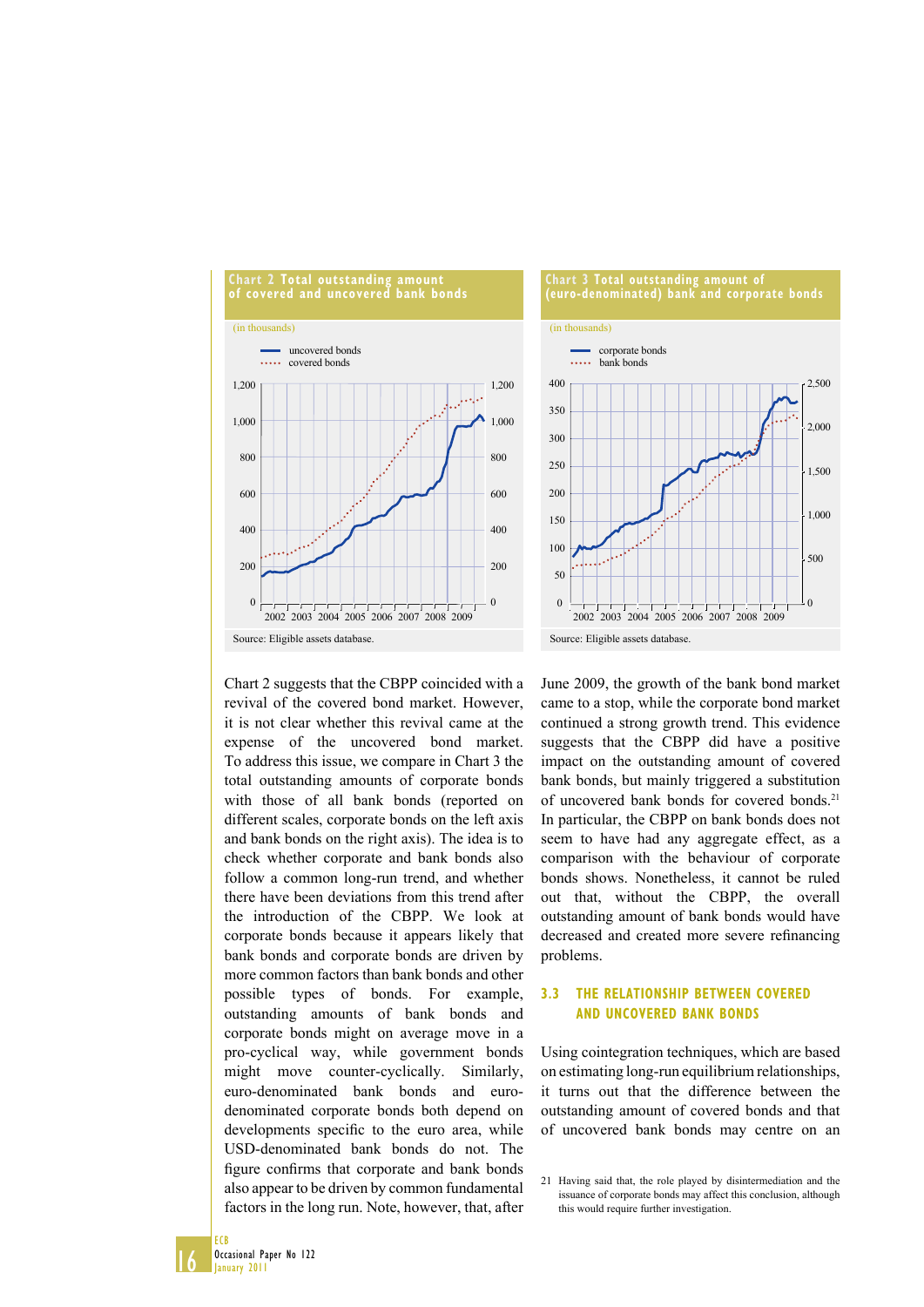

#### **3 IMPACT OF THE CBPP ON THE PRIMARY MARKET OF BANK BONDS**

equilibrium level. The figure tends to return to this level following shocks that have changed the relationship, after previously hovering around it.22 The model estimated is summarised in Chart 4.

The thick line in Chart 4 displays the deviation from the equilibrium over time. The zero line marks the long-run equilibrium. As is visible from the chart, the system has started to diverge "downwards" from its long-run equilibrium in 2009. The start of the CBPP (vertical line), however, has triggered a correction, by having a positive effect on the outstanding amount of covered bonds relative to that of uncovered bank bonds.

#### **3.4 THE RELATIONSHIP BETWEEN (COVERED AND UNCOVERED) BANK BONDS AND CORPORATE BONDS**

The previous analysis suggests that the CBPP did have a positive effect on the outstanding amount of covered bank bonds. However, it is important to understand whether the CBPP also had an overall positive effect on the outstanding amount of total bank bonds (i.e. both covered

and uncovered), or whether it simply triggered a substitution effect, with covered bonds crowding out uncovered bank bonds.

The same cointegration technique is used to address this question. As it can be assumed that the CBPP had no significant impact on the outstanding amount of corporate bonds, it may be concluded that any change in the direction of the relationship between bank bonds and corporate bonds around the start of the CBPP reflects the impact of the CBPP on bank bonds. The thin line in Chart 4 displays the deviation from this equilibrium over time. As before, the zero line marks the long-run equilibrium to which the system has a tendency to return after a shock. As in the previous case, the system started to diverge from its long-run equilibrium in 2009. Unlike in the previous case, however, the start of the CBPP (vertical line) did not trigger any immediate correction, suggesting that the CBPP did not have any overall effect on the outstanding amount of bank bonds (i.e. both covered and uncovered). This evidence supports

22 Please refer to Appendix 1 for full details on the methodology employed, as well as the econometric results.

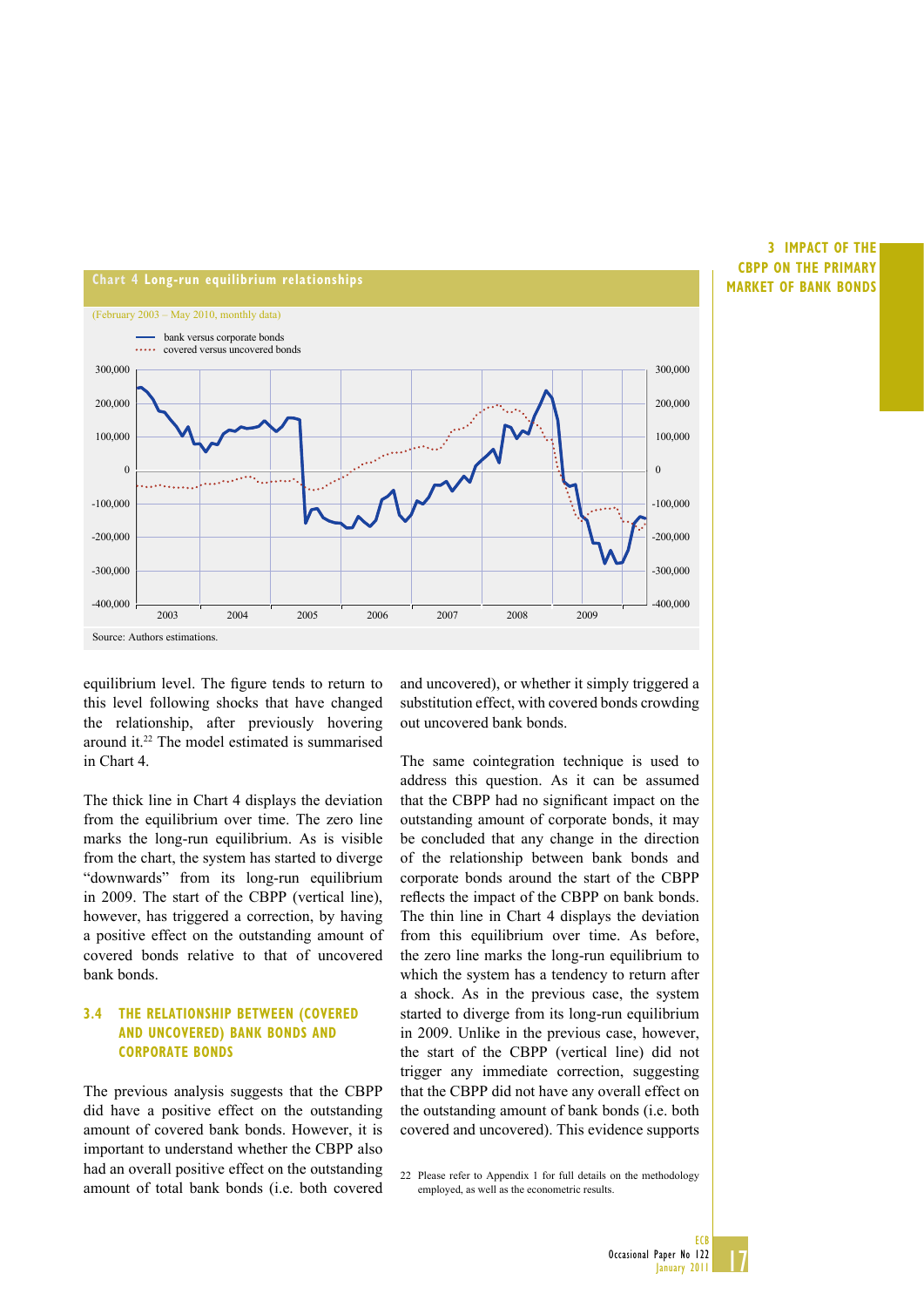the hypothesis that the CBPP did help to revive the covered bond market. This revival was, however, driven by banks substituting the issuance of uncovered bonds for that of covered bonds, rather than by reviving the bank bond market as a whole. It may be worth carrying out the analysis for individual euro area countries to see if the CBPP had a similar impact in another country. This extension of the analysis will be the subject of future research.

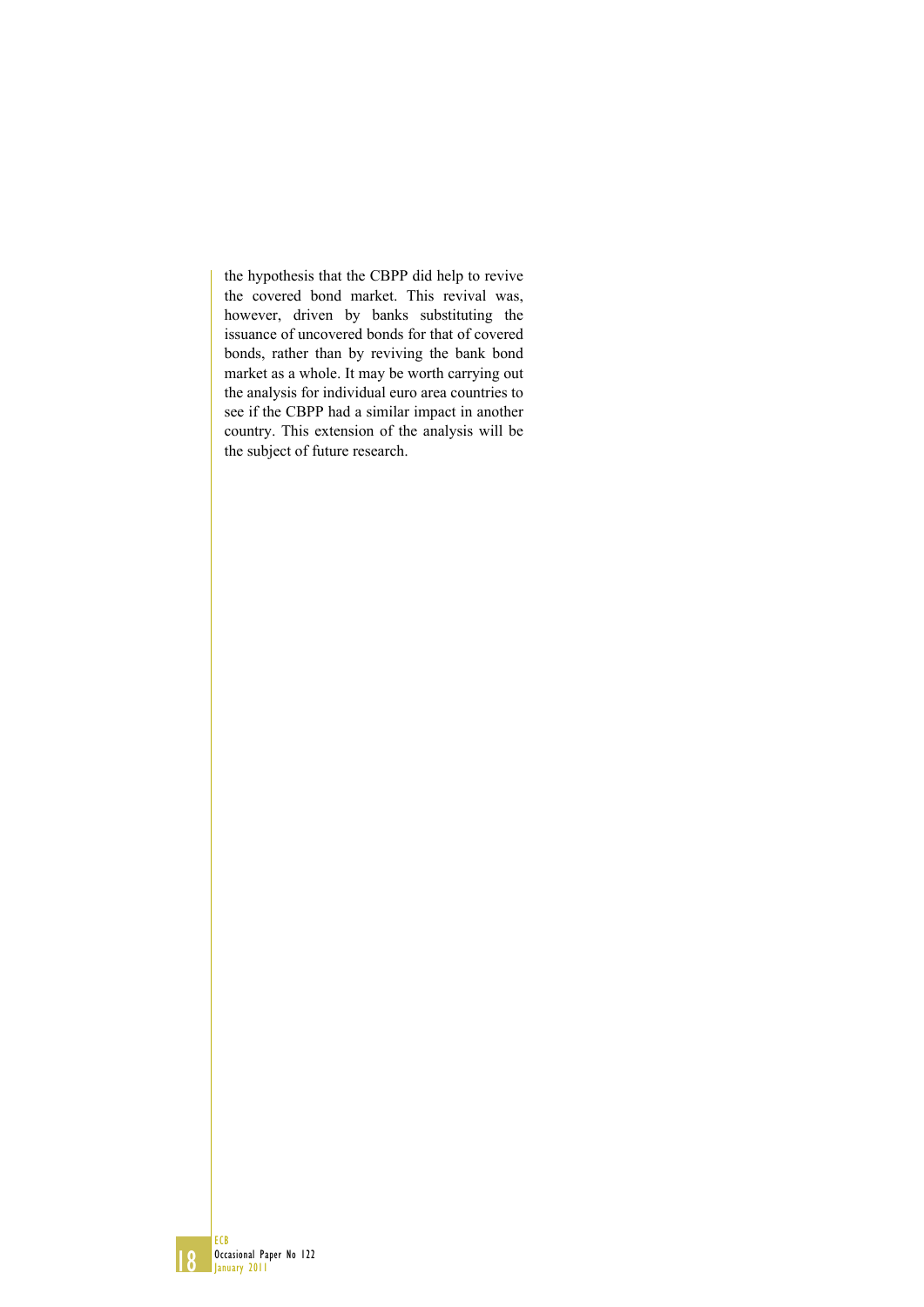#### **4 IMPACT OF THE CBPP ON THE SECONDARY MARKET**

#### **4.1 INTRODUCTION**

This section provides an assessment of the impact of the CBPP on the yields of covered bonds. The reaction of most European covered bond markets to the announcement of the CBPP was noticeable, and appears to have initiated a declining trend in covered bond yield spreads. The comparison of covered bond yields with a risk-free benchmark shows that German covered bond spreads even declined below zero for a time, but now stand at around the levels observed in late 2007. French covered bond spreads seem to have stabilised at the level of approximately 30-50 basis points higher than their pre-Lehman values, while spreads in other countries significantly widened again during the recent sovereign debt crisis. A regression analysis, controlling for the overall developments in the covered bond markets, shows that the CBPP resulted in an average spread tightening by about 12 basis points at the euro area level, although this effect differed significantly across countries. Overall, the results suggest that the CBPP had a noticeable impact on euro area covered bond secondary markets. While the German covered bond market had already started recovering by early 2009, the announcement of the CBPP seems to have been an important stimulus to the recovery of other covered bond markets.

#### **4.2 DEVELOPMENTS IN EURO AREA COVERED BOND SPREADS**

The announcement of the CBPP by the ECB was followed by a recovery in the euro area covered bond market (see Chart 5). To assess the exact impact of the programme on prices, it is crucial to disentangle its effect from other factors that may have influenced covered bond markets at the same time. This note presents: (1) an event study of the price reaction to the initial announcement of the CBPP, (2) a comparison



Sources: DataStream and ECB calculations.<br>Period under review: 2 January 2006-12 July 2010.<br>Notes: All spreads refer to the covered bond iBoxx indices<br>for the five-year maturity vis-à-vis the five-year swap rate.<br>The verti

of covered bond yield developments with risk-free, but comparably liquid, benchmarks, and (3) a regression analysis, where the impact of the programme is analysed, controlling for broader bond market developments.

#### **4.3 THE REACTION OF COVERED BOND YIELDS TO THE ANNOUNCEMENT OF THE CBPP**

This section analyses the reaction of covered bond spreads on the day of the initial announcement of the CBPP (7 May 2009). This reaction is compared with the trend of changes observed over a longer period around the event (see Chart 6). For most euro area covered bond markets, the results are consistent with a noticeable tightening of spreads induced by the CBPP. While the average daily change in spreads in the weeks before the event was close to zero, the spread tightened by up to 7 basis points (in the case of German covered bonds) on the day of the announcement, and declined in the following week at an average pace of

#### **4 IMPACT OF THE CBPP ON THE SECONDARY MARKET**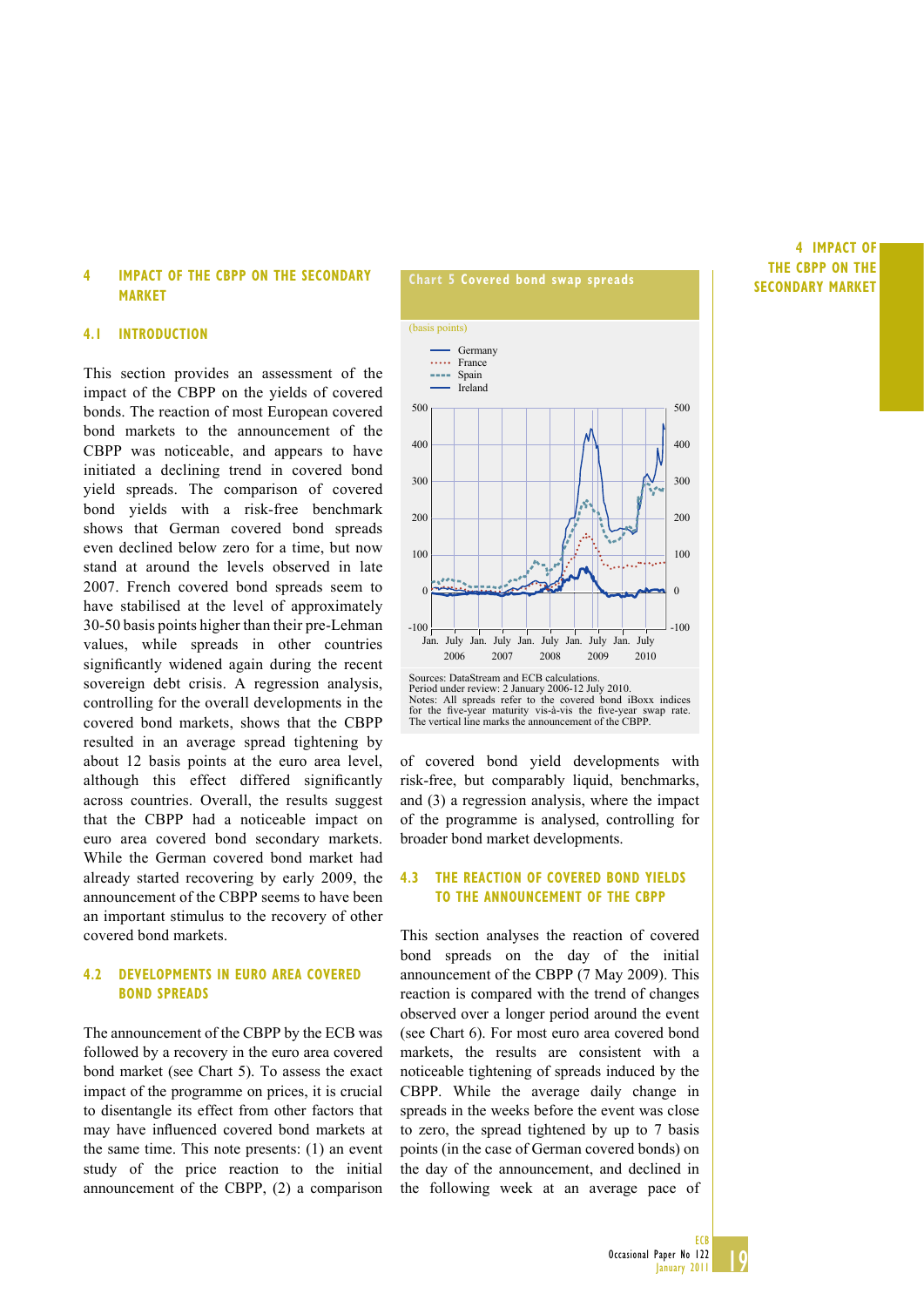

Sources: DataStream and ECB calculations.

Notes: The figure presents the average daily changes of the covered bond spread over the five-year euro swap computed for the following time windows: 1 April-6 May 2009 ("one month<br>before"), 30 April-6 May 2009 ("one week before"), 6 May-<br>7 May 2009 ("CBPP announcement"), 7 May-14 May 2009<br>("one week after") and 7 May-5 June 2009 ("one month Covered bond yields are iBoxx country indices.<sup>1)</sup><br>1) For France, there are two covered bond markets: legal and

structure. The yields in those markets move very similarly, differing only in their levels. We use the iBoxx index for the French legal covered bonds.

#### **Chart 7 Average daily changes of the UK covered bond swap spread and AAA financials spread around the CBPP announcement**

(basis points)



Sources: DataStream, Barclays Capital and ECB calculations. Notes: The figure presents the average daily changes of the five-year UK covered bond swap spread ond the spread of AAA financials computed for the following time windows: 1 April-6 May 2009 ("one month before"), 30 April ("one month after").

3 basis points per day. $2<sup>3</sup>$  To control for any broader trends in the covered and corporate bond markets, Chart 7 presents the movement of the UK covered bond spread versus swaps and the AAA financial corporate bond spread around the day of the announcement (using the same y-axis scaling as in Chart  $6$ ).<sup>24</sup> The pattern observed in the euro area covered bond markets around the event cannot be found for either the UK covered bond market or an overall index of financial corporate bonds.<sup>25</sup>

#### **4.4 LONGER-TERM PRICE IMPACT OF THE CBPP**

#### **4.4.1 IMPACT ON COVERED BOND YIELDS**

To assess the longer-term impact of the purchase programme, there is a need to find appropriate benchmark bonds whose movements were similar to those of covered bonds prior to the crisis. Chart 8 presents covered bond spreads over the yields of French and German governmentguaranteed agency bonds.26 This choice of a benchmark has two important advantages. First, it allows control for country-specific effects. Second, agency yields are characterised by market liquidity more comparable to covered

- 23 This result is *robust*, considering other benchmarks, such as the five-year overnight indexed swap. The result is also *significant*, since the magnitude of the spread change observed on 7 May 2009 is between 1.4 (Spain and Ireland) and 2.9 (France and Germany) basis points higher than the average *absolute* daily change in the period before the event. The only exception was the Irish covered bond spread, which increased substantially on 7 May 2009. It seems unlikely that this increase was driven by adverse news that was specific to Ireland, as a substantial tightening of the Irish sovereign spread was observed on this day. The reaction observed was temporary, however, and the tightening started a couple of days after the event.
- 24 These markets are likely to be influenced by broader trends but, should not be moved by the news about the CBPP. Importantly, on 7 May 2009, the Eurosystem also announced the introduction of the 12-month LTROs, an announcement with potentially larger ramifications for the euro area banking system than the CBPP.
- 25 These results also hold for other bonds (such as BBB financials, BBB non-financials, as well as government and agency bonds) and are robust to taking other benchmarks, such as the overnight indexed swap and German agency bond yields, for spreads.
- 26 The analysis in this section is constrained to two countries due to the availability of the agency data. For Germany, we use bonds issued by Kreditanstalt für Wiederaufbau (KfW) and for France, Caisse d'Amortissement de la Dette Sociale (CADES). Both agencies have an explicit and full debt guarantee from the respective governments. See "Gesetz über die KfW", available at www.kfw.de.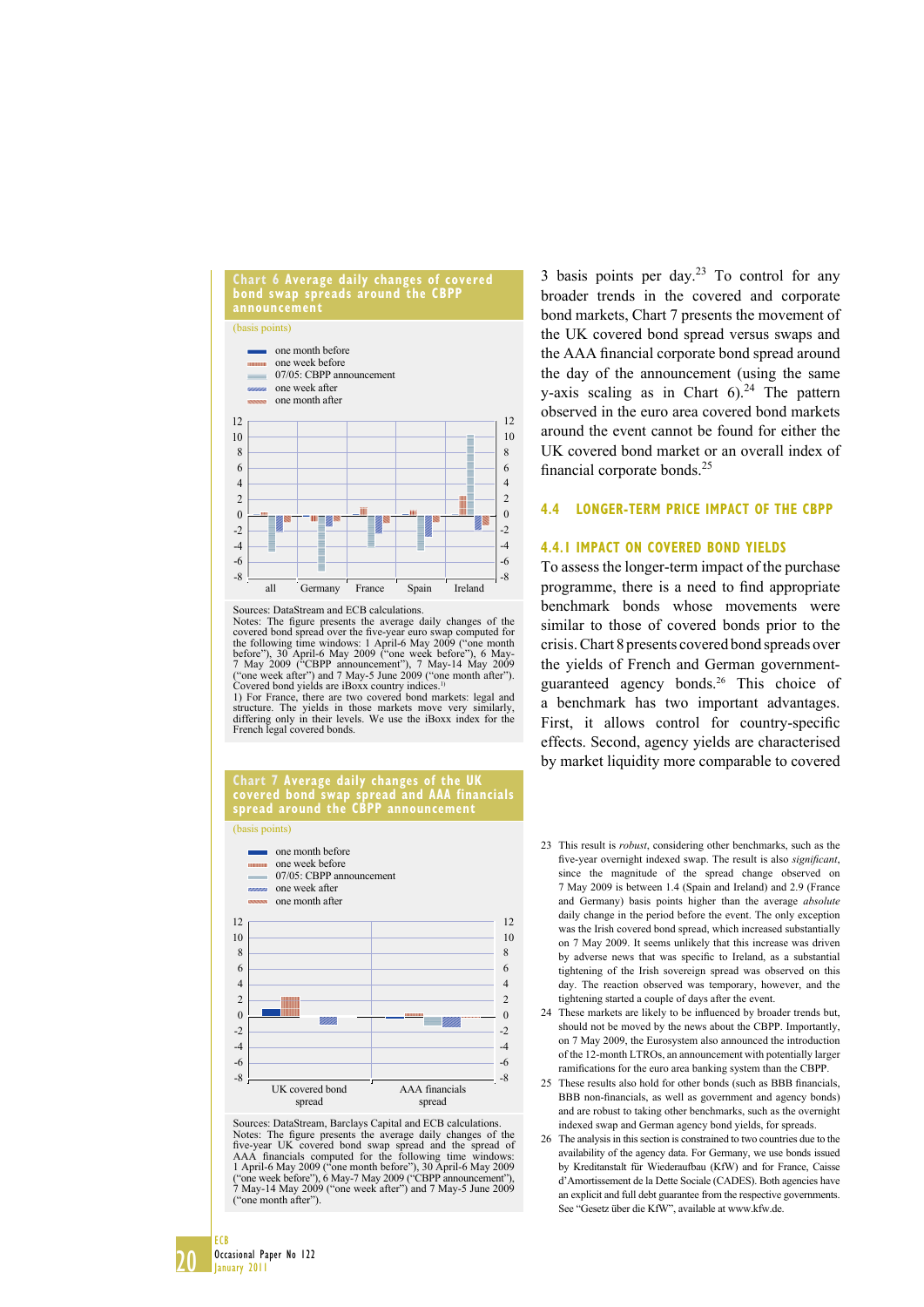



Sources: DataStream, Bloomberg and ECB calculations.<br>Notes: Period under review: 2 January 2007-7 January 2010.<br>All spreads refer to the five-year maturity. The agency yield<br>is the yield of KfW (German agency) and CADES (F guaranteed by the corresponding government. The vertical line marks the announcement of the CBPP. Covered bond yields are iBoxx country indices.

bonds, and are unlikely to be strongly affected by "flights to liquidity".<sup>27</sup>

Chart 8 shows that, prior to the onset of the financial crisis, the spread between covered bond and agency yields had remained fairly stable at low levels; around 10 basis points for Germany, and 20 basis points for France. These spreads increased progressively in both countries as the crisis intensified, although the pattern differed. Whereas the German covered bond spreads (relative to agency yields) had already started to recover in early 2009, French spreads kept widening. After the announcement of the CBPP, covered bond spreads decreased in both markets. German covered bond spreads declined from a level that was already fairly normal and continued well into negative territory in spite of their higher credit risk relative to agency bonds.<sup>28</sup> In contrast, the CBPP announcement was a clear turning point for the French covered bond spreads. Since 7 May they have declined by around 50 basis points and now stand



bond yields on observed KfW yields (both five-year maturity) using data up to 6 May 2009. A positive excess performance reflects the fact that German covered bond yields declined by significantly more than agency yields after the announcement of the CBPP.

approximately 30 basis points above their pre-Lehman level. The analysis of covered bond spreads vis-à-vis respective sovereign yields is presented in the Appendix.29

Another way to look at the developments in German covered bond yields relative to the risk-free benchmark is to project these yields beyond 7 May 2009, based on their comovement with agency yields prior to that date. Chart 9 shows that, since 7 May 2009, German covered

- 27 The yields of KfW and CADES moved very closely throughout the crisis, which suggests strongly the lack of any strong liquidity effects in any of those markets. For more details, see Box 4 in September 2009 Monthly Bulletin, entitled "New evidence on credit and liquidity premia in selected euro area sovereign yields".
- 28 Since 7 May German spreads have declined by around 35 basis points.
- 29 Note that sovereign bonds are much more liquid than agency bonds, thus requiring an additional liquidity premium. Since this premium changed during the crisis, owing to flight-to-liquidity effects, agency yields probably better reflect a country-specific risk-free rate. Owing to the lack of data on agency bonds for other countries, the above analysis can be conducted only for German and French markets.

#### **4 IMPACT OF THE CBPP ON THE SECONDARY MARKET**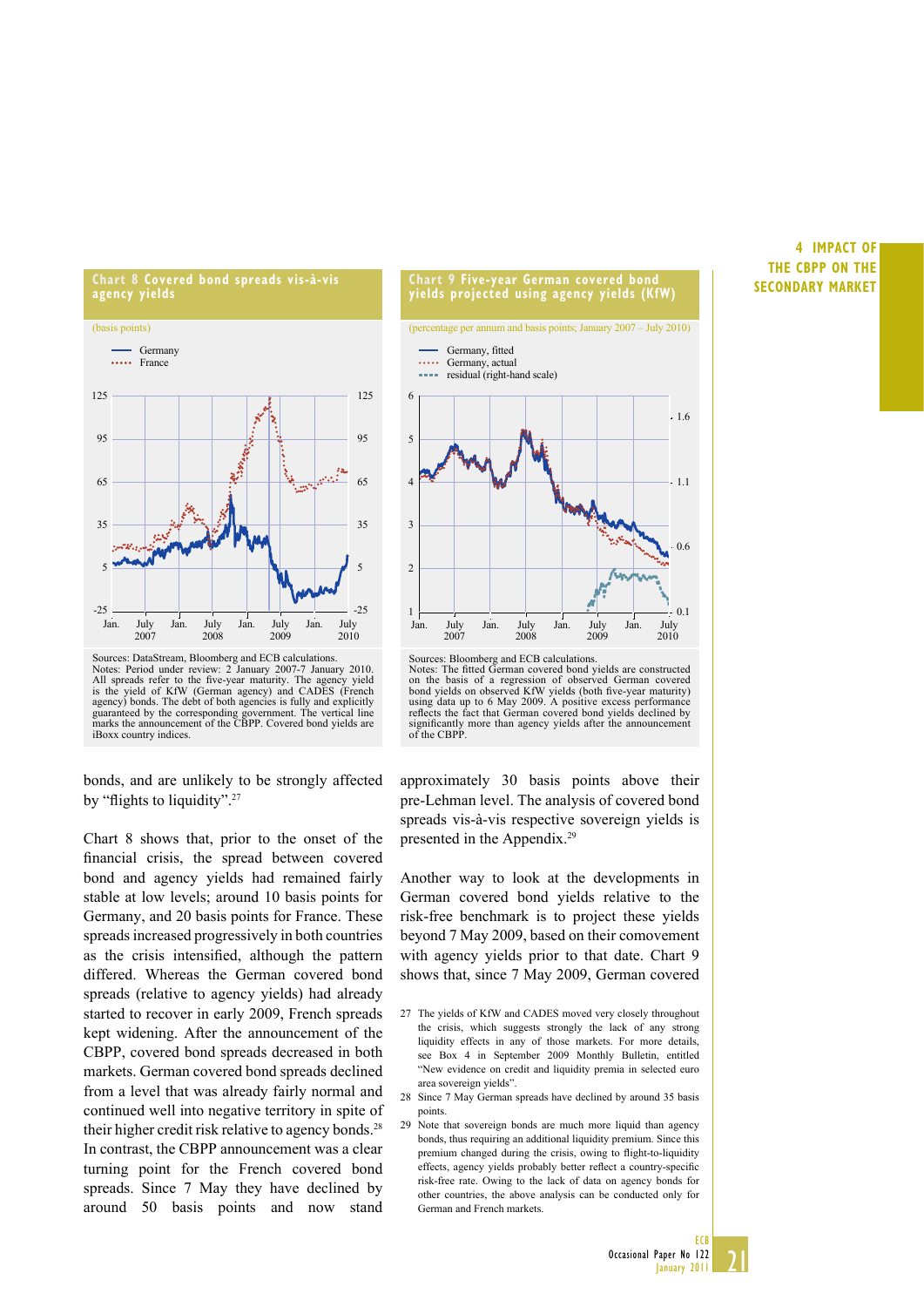bond yields have declined by around 40 basis points more than their previous comovement with agency yields would have suggested, and returned closer to agency yields during May and June 2010.

#### **4.4.2 IMPACT ON COVERED BOND MARKET LIQUIDITY**

Over the 12-month period of the programme, which spanned from 6 July 2010 to 30 June 2010, 148 new eligible covered bonds, as well as 47 taps of existing covered bonds, were issued for an overall amount of  $€148$  billion. This helped to deepen and broaden the covered bond market. In the meantime, the bid-offer spread tightened. These two factual pieces of evidence are indicative of the positive impact of the CBPP on covered bond market liquidity. In terms of quantitatively measuring the impact of the CBPP on liquidity in the covered bond market, the market efficiency coefficient (MEC) approach is applied (see Sarr and Lybek (2002) for further details). Essentially, this concept exploits the fact that price movements are more continuous in liquid markets. Thus, the coefficient is defined as the ratio between the variance of long-term and short-term returns, adjusted by the number of short-term returns per long period. For a similar level of market volatility, an MEC value of close to, but slightly below, one reflects a liquid market, in turn reflecting relatively low short-term return variability. Moreover, when short-term variability is in line with that of the longer term, this implies that the asset class is less sensitive to shocks. Table 1 presents short and

longer-term variances and MECs for euro area covered bond yields before and during the crisis.30 After the outbreak of the crisis, following the bankruptcy of Lehman Brothers, the volatility of covered bond prices more than doubled in comparison to the period before September 2008. Although the MEC in this period is very low, it should not be interpreted as a signal of improved market liquidity, owing to the unusually high yield variance. Following the introduction of the CBPP, the variance of euro area covered bond yields has returned to the levels observed in 2007 and early 2008, and this is consistent with one of the objectives of the CBPP, namely to contribute to improving liquidity in the covered bond market.

On the issue of liquidity (as measured by the ability to execute two-way flows in the covered bond market), anecdotal evidence from market participants indicates that it gradually improved following the drop in secondary market spreads. While the MEC measure in the post-CBPP period is higher than in the pre-crisis period (suggesting that the liquidity of the covered bond market is still slightly lower than before the turmoil), anecdotal evidence, in combination with the similar bond yield volatilities in the period before September 2008 and the period since the introduction of the CBPP, suggests that covered bond market liquidity moved towards, although it did not reach, the conditions prevailing before September 2008.

30 The returns are computed as differences in yields, which broadly corresponds to the log returns of bond prices.

| Table I Volatility and liquidity of covered bond yields |                                            |                                                 |                                         |                      |  |
|---------------------------------------------------------|--------------------------------------------|-------------------------------------------------|-----------------------------------------|----------------------|--|
|                                                         |                                            | <b>Variance of short-term</b><br><b>returns</b> | <b>Variance of long-term</b><br>returns | <b>MEC</b>           |  |
| 2 Jan. 2007<br>15 Sep. 2008<br>7 May 2009               | 14 Sep. 2008<br>6 May 2009<br>30 June 2010 | 0.0014<br>0.0035<br>0.0012                      | 0.0079<br>0.0155<br>0.0084              | 1.13<br>0.89<br>1.45 |  |

Notes: The market efficiency coefficient is calculated as the ratio of the variance of long-term to short-term returns, scaled with the number of short-term returns per long period. The returns are computed as differences in yields, which broadly correspond to the log returns of bond prices.

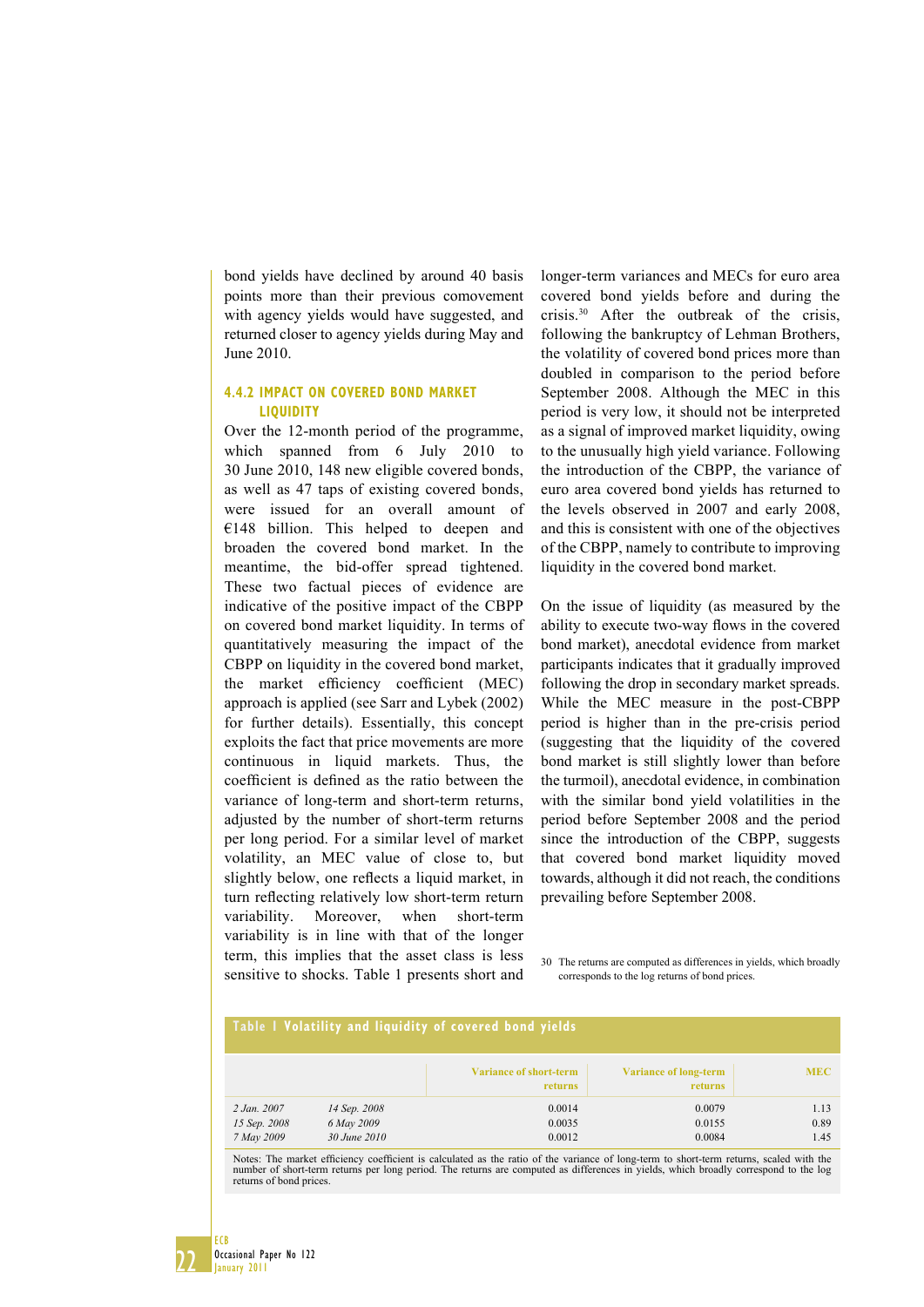#### **4.5 "FAIR-VALUE" MODEL FOR COVERED BONDS**

This section presents a regression model for the euro area covered bond yields, including measures controlling for overall bond market developments (as captured by the five-year overnight indexed swap) as well as factors influencing the covered bond sector. These are controlled for by introducing the five-year swap spread of UK covered bonds, which should not be influenced by the CBPP, but may reflect other factors relevant for the covered bond market.<sup>31</sup> The results do not change if we additionally account for bond market liquidity, banking sector credit risk and sovereign credit risk. Thus, we present here the most parsimonious model, avoiding the risk of choosing cointegrated variables.32 Furthermore, accounting for the recent period of spillovers from sovereign markets, we introduce a dummy for the period of broad market turbulence following the downgrade of Greece on 24 April 2010. Using this simple model, we assess the impact of the CBPP on the euro area covered bond market as a whole, and conduct a similar analysis for single country-level indices. The regression is conducted for weekly data to avoid strong autocorrelation, with an intercept and one autoregressive term. Overall, the results show that the CBPP had a dampening effect on euro area covered bond yields of approximately 12 basis points. The decline in yields due to the CBPP was largest for Germany and Spain. However, in the countries affected by the sovereign debt crisis, as well as at the euro area

level, these declines have been offset by the recent upward pressures on yields.

In addition, we check whether the purchases conducted by the Eurosystem had a significant impact on the covered bond yields, introducing the flows of purchases to the regression. However, we do not find any significant impact on prices. This suggests that, along the lines of the rational expectations hypothesis, the introduction of the programme alone had a significant and full impact on prices, while the purchases were only seen as the execution of the previously announced commitment. Thus, the overall price impact as indicated by the regression analysis is in line with the initial decline in spreads during the first week after the CBPP announcement, when a trend of daily yield declines could be observed.

- 31 As expected, and as shown in Chart 7, the UK covered bond swap spread did not react to the announcement of the CBPP. Therefore, it can be seen as an independent benchmark not influenced by the CBPP in the euro area. Another suitable benchmark would be Swedish or Danish euro-denominated covered bonds. However, DataStream does not provide five-year iBoxx indices for those markets. Further variables that could be included in a more elaborated analysis could be (euro area) residential mortgagebacked securities and unsecured bank bond spreads.
- 32 Please refer to Appendix 2 for an outline of the model used, as well as a full description of the variables used in the regression.

#### **Table 2 Estimation of the influence of the CBPP on euro area covered bond yields**

| <b>Regressors</b>                     | Euro area  | <b>Germany</b> | <b>France</b> | <b>Spain</b> | Ireland   |
|---------------------------------------|------------|----------------|---------------|--------------|-----------|
| Five-year overnight indexed swap      | $0.85***$  | $0.90***$      | $0.86***$     | $0.85***$    | $0.87***$ |
| Five-year UK covered bond swap spread | $0.59***$  | $0.21***$      | $0.50***$     | $0.75***$    | $1.14***$ |
| CBPP dummy                            | $-0.12***$ | $-0.17***$     | $-0.10***$    | $-0.17***$   | 0.05      |
| Sovereign debt crisis                 | $0.14***$  | 0.04           | 0.02          | $0.24***$    | $0.38***$ |

Notes: \*\*\*, \*\* and \* denote significance at the level of 99, 95 and 90%, respectively. There are no signs of serial correlation and the t-statistics for each *β* coeffi cient are based on Newey-West heteroskedasticity and autocorrelation-corrected standard errors. The CBPP dummy, starting 7.05.2009 equals 0 before the announcement and 1 thereafter. The sovereign debt crisis dummy equals 0 before the<br>downgrade of Greece on 24 April 2010, which triggered broad market turmoil, and 1 thereafter. data to avoid strong autocorrelation, with an intercept and one autoregressive term (neither coefficient is reported here). Please refer to the<br>Appendix for full descriptions and definitions of all variables used. Period u

#### **4 IMPACT OF THE CBPP ON THE SECONDARY MARKET**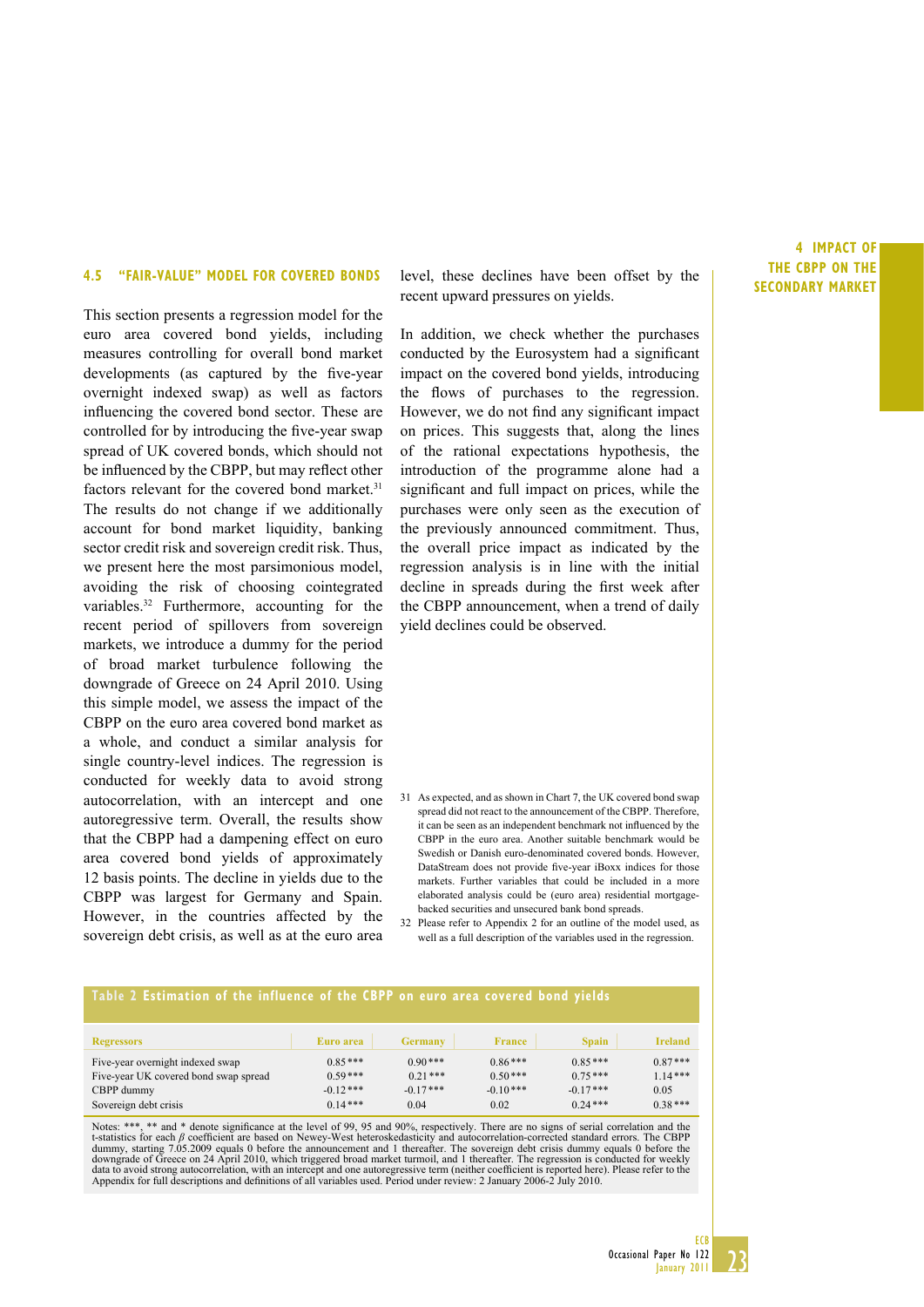#### **5 CONCLUSIONS**

Overall, we conclude that the CBPP has been effective in achieving its objectives. The programme stimulated a notable reactivation of covered bonds being issued in the primary market. In particular, the CBPP led to a noticeable broadening of the spectrum of euro area credit institutions that turned to the covered bond product as a funding instrument, which helped increase primary market activity in previously underdeveloped or smaller market jurisdictions or segments (such as Italy, Portugal, Greece, Austria and UCITS-compliant bonds in the Netherlands) and revived, at least temporarily, segments that had suffered particularly badly from the financial crisis. These developments contributed significantly to improving the overall funding situation in euro of euro area and also non euro area (particular the United Kingdom) financial institutions, and arguably also alleviated some of the pressure on euro area banks to rely on the Eurosystem's liquidity providing operations. Despite the surge in the primary supply of covered bonds, the launch of the CBPP also quickly led to a very rapid tightening of covered bond spreads in the secondary market and a narrowing of bid-offer spreads. While the sovereign debt crisis may have impeded the extent of the effect of the programme to some extent, the positive impact of the programme in spite of this event is notable.

In addition, some market participants have noted that the CBPP has aroused interest in covered bonds as an asset class for the first time for some investors. According to these market participants, this suggests that the covered bond market will continue to receive attention from a broad range of investors in the future, including after the end of the CBPP's purchases.

Going forward, the investment strategy of the Eurosystem with regard to the CBPP is a holdto-maturity strategy. The risk associated with such a strategy is primarily default risk, although market risk and credit migration risk could also have an effect on the financial statements

of the Eurosystem if some assets needed to be liquidated before maturity or if estimated credit losses needed to be written down. In this regard, Appendix 3 describes the financial risk of a diversified euro area covered bond portfolio with similar characteristics to that of the CBPP. Owing to the high average credit quality of the universe of assets considered, the credit risk estimate is substantially lower than the expected return of the considered portfolio. It can therefore be concluded that there is a very high likelihood that the CBPP will generate positive returns to the Eurosystem.

Appendix 1 provides the methodology and detailed results for the econometric work undertaken on the primary market. Appendix 2 provides additional background information on the empirical work carried out for the secondary market impact analysis. Finally, Appendix 3 outlines some important features of the risk control framework of the CBPP. Moreover, an overview of expected returns and risks for a diversified euro area covered bond portfolio with similar characteristics to that of the CBPP, assuming an investment strategy of holding the securities until maturity, is presented.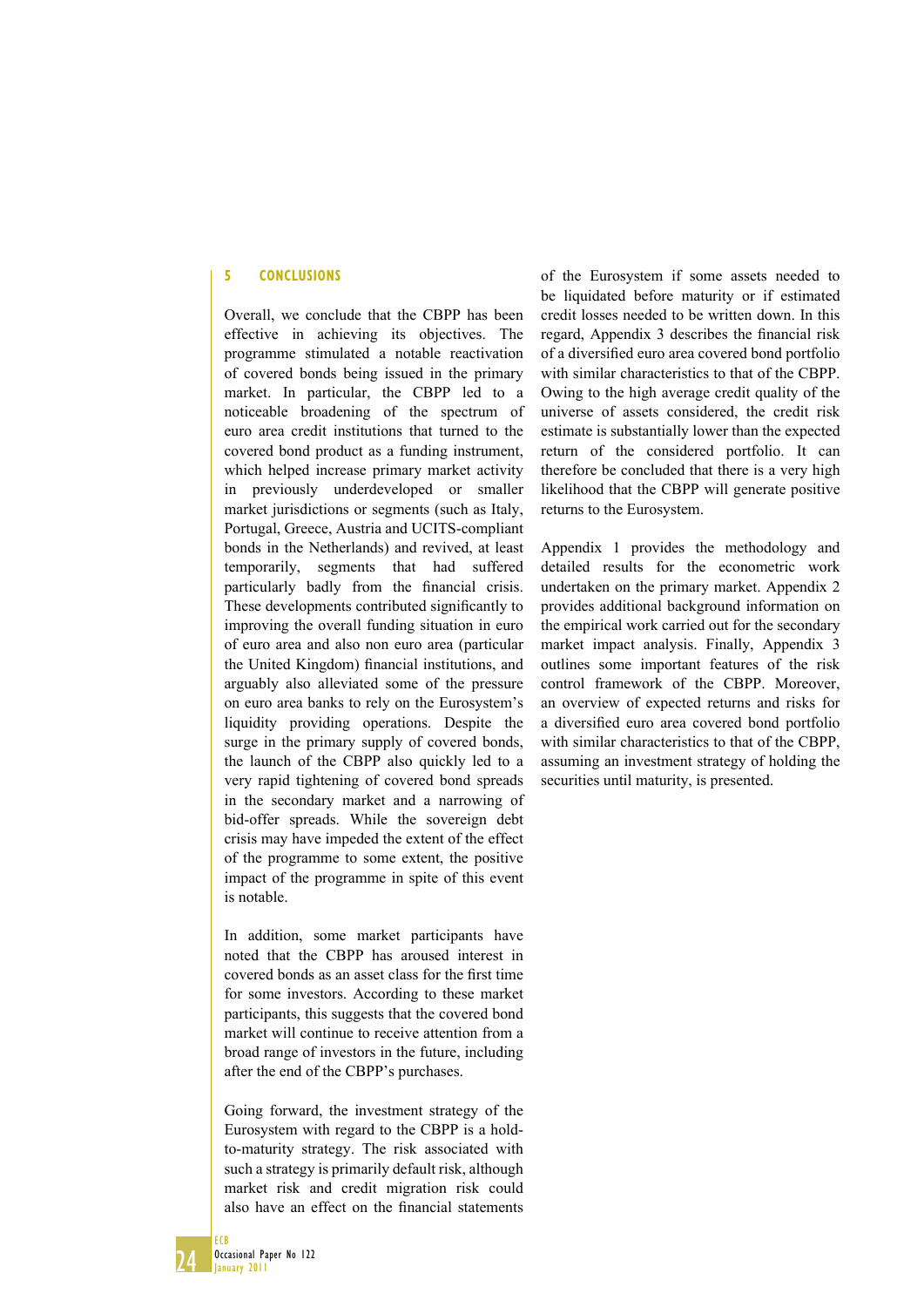#### **APPENDIX 1**

#### **BACKGROUND TO THE PRIMARY MARKET ANALYSIS**

#### **Model Specification**

The following error correction model is analysed for this purpose:

$$
dy_{1,t} = \beta_1 \cdot dy_{2,t} + \beta_2 \cdot (y_{1,t-1} - \beta_0 - \beta_1 \cdot y_{2,t-1}) + \varepsilon_t
$$

Here,  $y_{1,t}$  is the outstanding amount of covered bonds in *t* and  $y_{2,t}$  is the outstanding amount of uncovered bank bonds. The term in parentheses measures the deviation from the long-term equilibrium, and is the object of interest. Such a cointegration relationship provides an estimate of the equilibrium distance to which the covered and uncovered bonds described in Chart 2 should revert in the long run. Short-term deviations from this distance are possible, but will eventually be corrected by the underlying fundamental factors. In order to show that the model adequately describes the relationship between the outstanding amounts of covered and uncovered bank bonds, it is sufficient to show that the term in parentheses is stationary. We find that the null hypothesis that it is not stationary is rejected at the 5% confidence level, suggesting that covered and uncovered banks bonds do indeed have a long-term equilibrium.

#### **Econometric results**

Cointegrating equation for covered and uncovered bank bonds regression (standard errors in parentheses):

| Cointegrating equation:                      | <b>Cointegrating</b><br>equation 1 |                |             |  |  |  |
|----------------------------------------------|------------------------------------|----------------|-------------|--|--|--|
| $\beta_{2}$                                  | 1.000000                           |                |             |  |  |  |
| $\beta_{1}$                                  | $-1.143010$                        |                |             |  |  |  |
|                                              | (0.10918)                          |                |             |  |  |  |
| $\beta_{\alpha}$                             | $-117,979.1$                       |                |             |  |  |  |
| Unrestricted cointegration rank test (trace) |                                    |                |             |  |  |  |
| Hypothesised                                 |                                    |                |             |  |  |  |
| Number of cointegrating                      | Trace                              | 0.05           |             |  |  |  |
| equations                                    | statistic                          | Critical value | Probability |  |  |  |
| None                                         | 18.46786                           | 15.49471       | 0.0173      |  |  |  |

Null hypothesis that process is not stationary is rejected on 5% confidence interval. Probability that it is not stationary is 1.7%.

Cointegrating equation for bank and corporate bonds regression (standard errors in parentheses):

| Cointegrating equation:                      | Cointegrating<br>equation 1 |                            |        |  |  |  |
|----------------------------------------------|-----------------------------|----------------------------|--------|--|--|--|
| $\beta_{2}$                                  | 1.000000                    |                            |        |  |  |  |
| $\beta_{1}$                                  | $-8.000451$                 |                            |        |  |  |  |
|                                              | (0.43038)                   |                            |        |  |  |  |
| $\beta_{0}$                                  | 642,406.9                   |                            |        |  |  |  |
| Unrestricted cointegration rank test (trace) |                             |                            |        |  |  |  |
| Hypothesised                                 |                             |                            |        |  |  |  |
| Number of cointegrating                      | Trace                       | 0.05                       |        |  |  |  |
| equations                                    | statistic                   | Critical value Probability |        |  |  |  |
| None                                         | 18.88617                    | 15.49471                   | 0.0148 |  |  |  |

Null hypothesis that process is not stationary is rejected on 5% confidence interval. Probability that it is not stationary is 1.5%.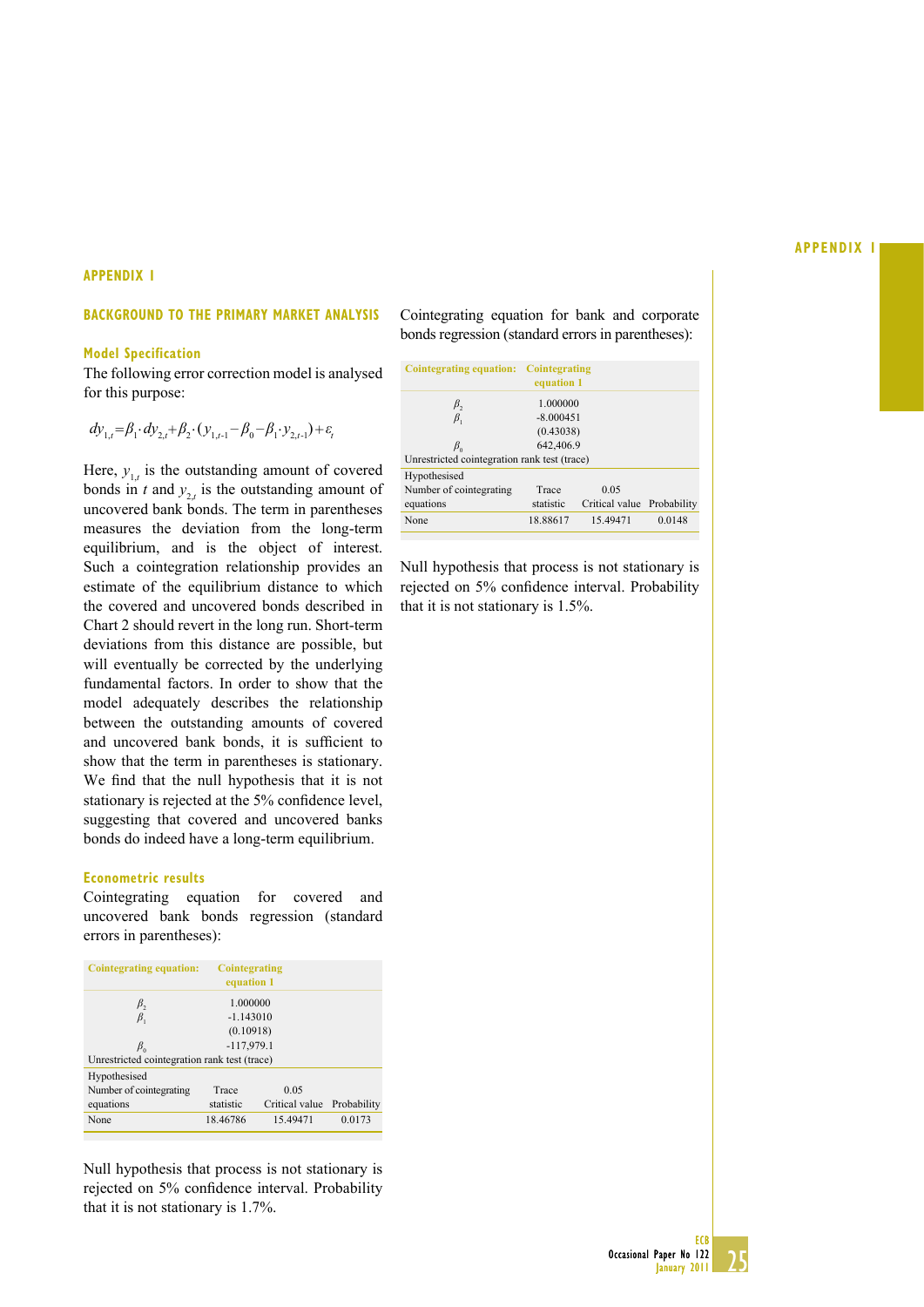#### **BACKGROUND TO THE SECONDARY MARKET ANALYSIS**

#### **Covered bond spreads vis-à-vis respective sovereign yields**

Chart A1 presents the covered bond spreads vis-à-vis respective sovereign yields.

#### **Econometric specification and data description**

The model that forms the basis of the results in Table 2 is as follows:

$$
y_t = \alpha + \beta_0 y_{t-1} + \beta_t x_{t,t} + \beta_2 x_{2,t} + \beta_3 D_{CBPP,t}
$$
  
+  $\beta_4 D_{SovCrisis,t} + \varepsilon_t$ 

#### where:

*y*: Covered bond yield as measured by the five-year iBoxx covered bond index for the euro area (or Germany, France, Spain and Ireland for country-level regressions);

 $x_i$ : Five-year overnight indexed euro swap rate;

#### **Chart A1 Covered bond spreads vis-à-vis sovereign yields** (basis points) Germany ..... France Spain **STORY** Ireland



*x*<sub>2</sub>: Spread between five-year UK covered bond yield and five-year libor-euro swap;

*D<sub>CBPP</sub>*: Dummy equal to 0 before the announcement of the CBPP (7 May 2009) and 1 thereafter;

*DSovCrisis*: Dummy equal to 0 before the downgrade of Greece on 24 April 2010, which triggered broad market turmoil, and 1 thereafter;

*ε*: White noise residual.

Other control variables checked in the regressions:

- Bond market liquidity, defined as the spread between the five-year yield of governmentguaranteed bonds and the respective five-year government bonds;
- $-$  Banking sector credit risk, as defined by the five-year euro area iTraxx senior financials;
- Five-year sovereign spread vis-à-vis the overnight indexed swap;
- Daily flows of covered bonds purchased under the CBPP programme.

Data are computed on a weekly basis. Sources: Bloomberg, DataStream and ECB calculations.

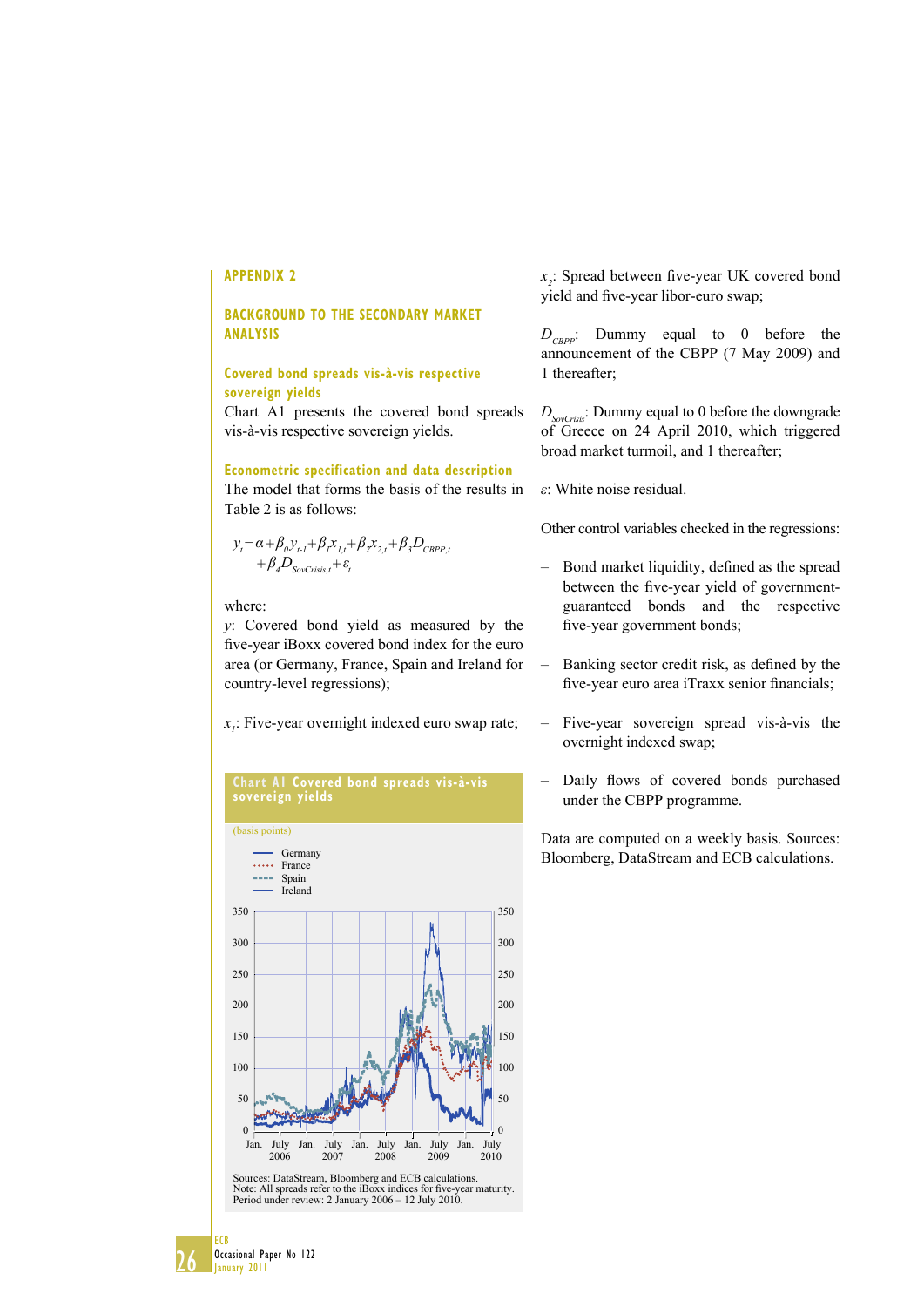#### **APPENDIX 3**

#### **RISK MANAGEMENT ASPECTS OF THE COVERED BOND PURCHASE PROGRAMME**

#### **INTRODUCTION**

This appendix outlines the main financial risk management aspects of the CBPP. The fundamental risk characteristics of the programme, such as portfolio size and allocation across markets and maturities, have been determined by policy considerations. To meet the policy objectives of the programme, the investment framework has been designed not to be overly constrained by risk mitigation measures. However, a comprehensive risk control and monitoring framework has been set up to provide up-to-date information on the risks assumed by the programme.

An outline of some important features of the CBPP risk control framework is provided. Moreover, an overview is presented of expected returns and risks for a diversified euro area covered bond portfolio with similar characteristics to that of the CBPP, assuming an investment strategy of holding the securities until maturity.33

#### **THE RISK CONTROL FRAMEWORK AND ITS IMPLICATIONS FOR THE COMPOSITION OF THE PORTFOLIO**

The risk control frameworks for both the purchases and the lending of covered bonds have been set up in order to allow for the policy objectives of the programme to be fulfilled, while at the same time limiting exposure to financial risks. These objectives are not contradictory, but rather complementary in several aspects.

The modalities of the programme outlined in Section 2.4 of this paper restrict potential exposure to credit risk by imposing a minimum credit rating for securities eligible for purchases set at 'AA' or equivalent. Potential liquidity risks were addressed by setting the minimum covered bond issue target size at €500 million. These eligibility criteria ensure that the bulk of securities purchased under the CBPP adhere

to characteristics that can be seen as market standards for euro area covered bonds.

The policy-based benchmark for the programme is diversified in order to ensure a broad and balanced impact of the programme over the aggregate euro area covered bond market. Diversification is also a key objective of the risk management framework. The risk control framework has therefore attempted to contain financial risks that could arise from excessive concentration and an undue departure of the programme from its relevant policy-based diversified benchmark. To achieve these goals while preserving the necessary flexibility required for the implementation of the CBPP in an effective manner, a specific system of limits was designed. It includes limits for the purchases of specific issues expressed in relative terms to the total amount outstanding, limits to the holdings of securities issued by a specific issuer group, and country limits.

The allocation of the CBPP to various segments of the covered bond market by and large shapes the characteristics of the portfolio in terms of financial risks. It was determined by the size of each segment of the covered bond market and by the discretionary component based on market developments. Hence, the largest shares of covered bonds were bought in the covered bond market segments with the highest capitalisation.

The maturity distribution of the securities held in the CBPP portfolio shows that most of the covered bonds are expected to mature between five and seven years from the end of the implementation of the programme, while the bond with the longest maturity is not expected to be fully redeemed until 2022.

The creditworthiness of securities held in the portfolio is the main determinant of the risk aspects described in the following section.



<sup>33</sup> Remember that the investment strategy of the Eurosystem with regard to the CBPP is a hold-to-maturity strategy, as stated in the press release announcing the competition of the programme on 30 June 2010 (http://www.ecb.europa.eu/press/pr/date/2010/ html/pr100630.en.html).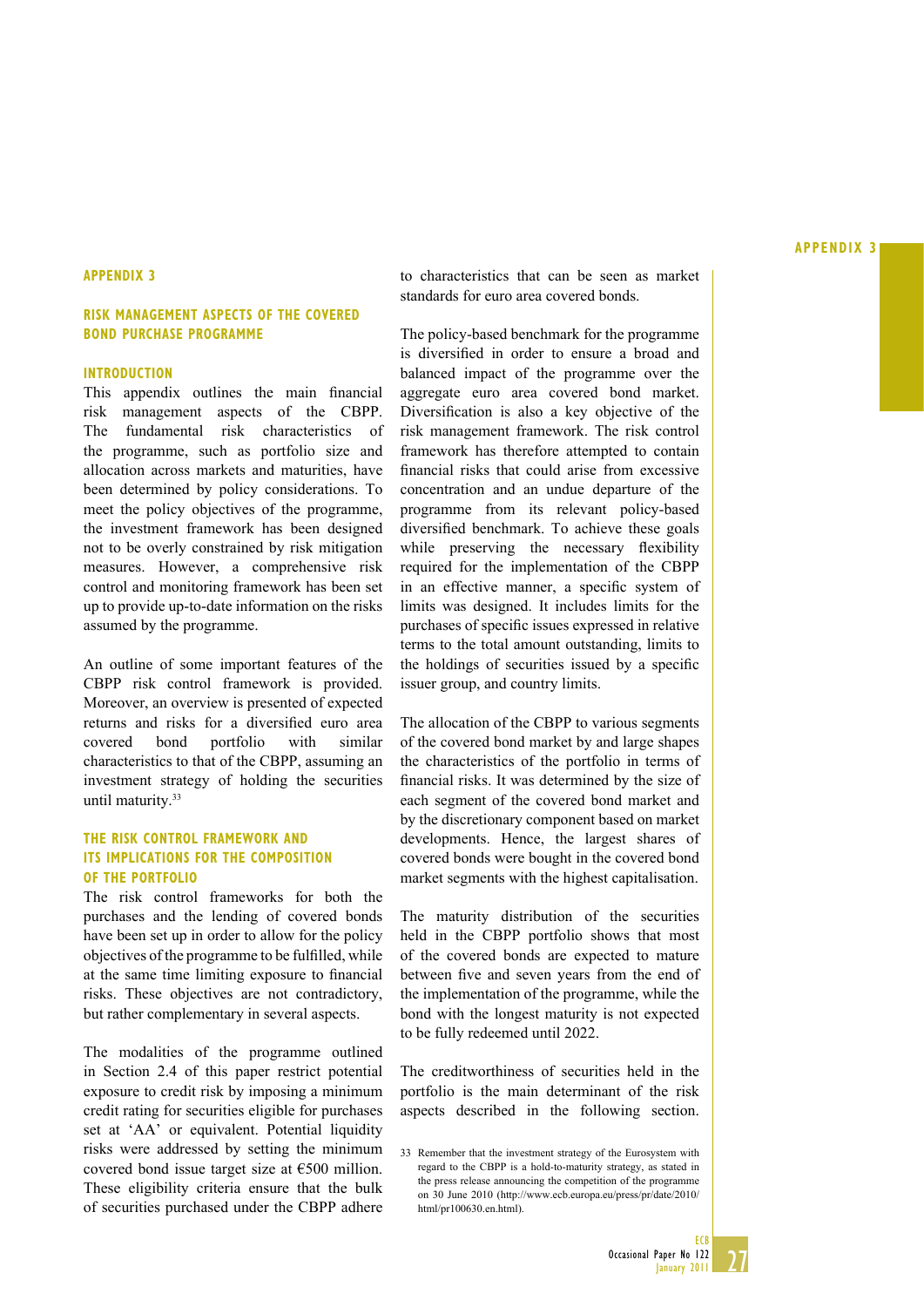In this regard, it can be concluded that the creditworthiness of the portfolio is broadly in line with that of the overall covered bond market. In fact, most of the securities held by the CBPP were assigned the highest credit rating assessment on 30 June 2010.

The possible risks arising from the securities lending activity are mitigated by risk control measures taking the form of haircuts, counterparty limits and eligibility criteria.

#### **A COMPARISON OF RISKS AND RETURNS EXPECTED FROM A PORTFOLIO OF COVERED BONDS**

Although the CBPP has been devised in order to fulfil the policy objectives outlined in Section 2.4 of this paper, its expected risks and return were assessed continuously throughout the implementation period and upon completion of the programme. This section outlines the main approaches undertaken in the evaluation of the risk-return profile of the portfolio and applies them to a sample portfolio of covered bonds with similar characteristics to the CBPP.

#### **The sample portfolio**

For confidentiality reasons, the risk and return analysis is applied to a sample portfolio with similar characteristics to that of the CBPP.

The sample portfolio has been built by randomly selecting instruments that fulfilled the eligibility criteria set for the CBPP from a covered bond market index. The weight of each security in the sample portfolio is determined by its face value. The number of securities, average credit quality, diversification profile, and average maturity and duration of the sample portfolio are very similar to that of the CBPP portfolio.

#### **Expected returns of the portfolio**

The financial result of a policy programme such as the CBPP can be measured on the basis of the internal rate of return of the investment and the average yield-to-maturity of the instruments purchased.

The internal rate of return (IRR) is the annualised effective compounded return used to evaluate the return of an investment. As such, it serves as an estimate of the hold-to-maturity return of the portfolio. The IRR is computed as the annualised effective discount rate that makes the net present value of all cash flows (both positive and negative) of the portfolio equal to zero.

The IRR is closely related to the yield-to-maturity of the bonds at the time of their purchase. The average effective yield-to-maturity of the sample portfolio considered in the analysis was estimated to be 3.16% as of 30 June 2010. In the following section, this estimate will be used as an indicator of the expected return of the sample portfolio following a hold-to-maturity strategy.

#### **Expected losses from credit events and risk-return adjusted returns**

The expected return measure presented so far for the sample portfolio relies on the assumption that no credit events will materialise during the maturity horizon of the portfolio, so that no negative impact on the financial result will materialise from defaults. This seems to be a natural simplifying assumption, since defaults can be considered highly unlikely, owing to the high credit quality of the assets held in the portfolio.

To corroborate the validity of the aforementioned assumption, an estimate of the expected credit losses for the portfolio has been produced. The estimate is based on historical migration and default rates,  $34$  as well as the level of the yield curves and credit spreads observed as of 30 June 2010. Two types of credit events are considered: defaults and credit migrations. Losses arising from credit migrations could take

<sup>34</sup> The assumed transition matrix is based on the global average one-year transition rates by rating reported in Standard & Poor's "Default, Transition, and Recovery: 2009 Annual Global Corporate Default Study And Rating Transitions", March 17, 2010, available at http://www.standardandpoors.com/ ratings/articles/en/us/?assetID=1245207201119. The average one-year matrix is scaled up in order to obtain transition and default rates for horizons above one year. The recovery rate is assumed to be 40%.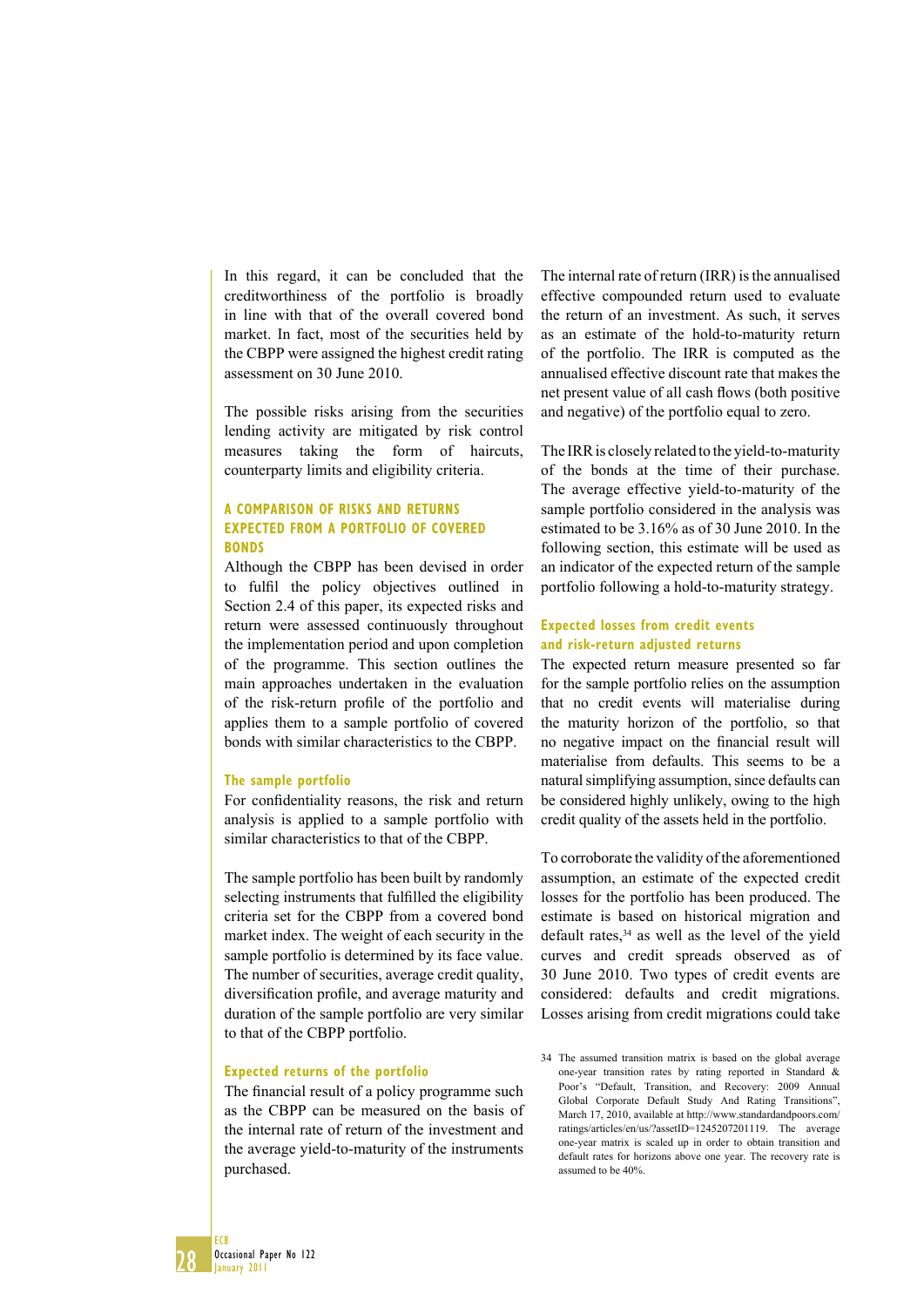the form of negative results from the liquidation of assets (a realised loss) or of accounting write-downs (a "mark-to-market" loss), reflecting a possible impairment of the assets. However, if assets are held to maturity, the cumulative expected losses of the portfolio over the total holding period could only take the form of losses due to defaults.

Expected credit losses are estimated as the difference between the market value of the portfolio at the end of the analysis horizon, assuming that no credit events occur, and the expected market value of the portfolio, accounting for the probability of experiencing credit events. The expected value of the portfolio is the sum of the expected value of its different components, including risk-free cash generated by paid-in coupons and redemptions. The expected value of a single bond corresponds to the weighted average of the value the bond would have at the end of the horizon under different credit states. The latter include credit upgrades or downgrades where a price effect would be registered due to the application of different credit yield curves to price the bond, and defaults, where the value of the bond would be given by the assumed recovery rate. The evolution of expected losses arising from credit events over the holding horizon for a sample portfolio of covered bonds with similar characteristics to the CBPP is shown in the following figure (expressed as a percentage over the projected future value of the portfolio).

An interesting finding reported in Chart A2 is that expected losses due to credit rating migrations are the main determinant of credit risk during the first few years, while default risk becomes more relevant as the horizon is increased. Notably, the peak of the cumulative expected losses for the portfolio is in 2015, owing to possible mark-to-market losses arising from rating downgrades. Given the high credit quality of the instruments contained in the sample portfolio and its maturity profile, default risk would remain very low during the first few years of the holding period. At the same time, an increasing number of rating downgrades



could occur. However, as the assets contained in the portfolio approach their maturity date, cash flows from coupons and redemptions, and the "pull-to-par" price-effect would compensate the price losses as a result of credit downgrades experienced in previous periods, meaning that the cumulative expected losses would start to decline. This effect is based on the assumption that assets would be held until maturity in the portfolio, at the cost of experiencing an increased default risk. According to the simulation exercise, under such an assumption, most of the losses due to credit downgrades would not be realised, since they would rarely materialise into defaults over the rest of the holding horizon.

Most importantly, Chart A2 also shows that the cumulative annualised expected losses for a portfolio of covered bonds by the end of the holding horizon would be on a minor scale, compared with the expected return of the sample portfolio approximated by its average yield to maturity. In effect, the cumulative expected losses of  $0.16\%$  shown in the figure, corresponding to the end of the holding period (15 years), can also be expressed at an annualised loss rate of only 1 basis point (0.01%), while the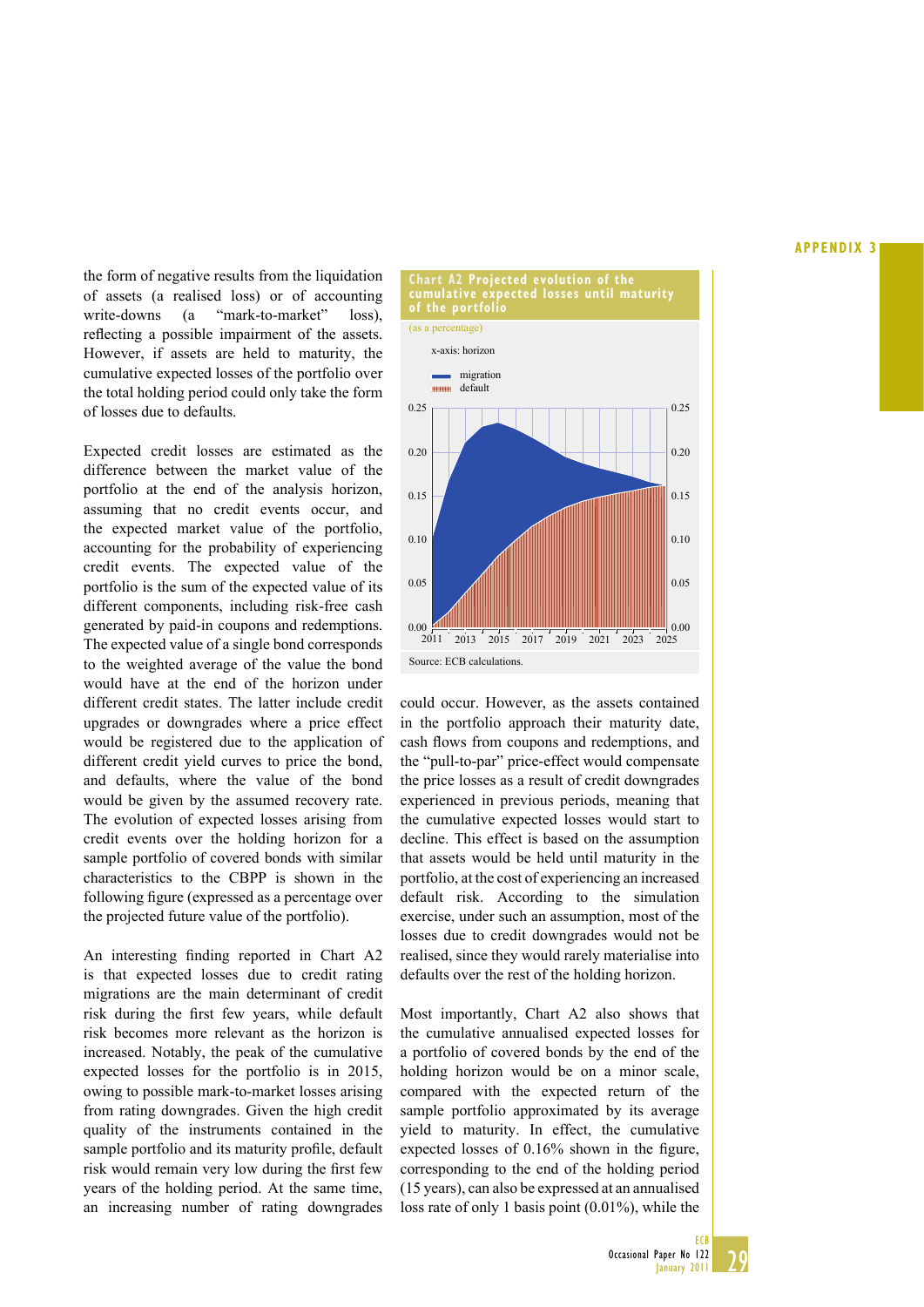average yield-to-maturity of the sample portfolio considered was estimated to be around 3.16%. This observation validates the use of the internal rate of return and the average yield-to-maturity as expected return indicators for the portfolio.

#### **The financial risk characteristics of the portfolio over the holding horizon**

The modified duration of the CBPP portfolio measuring the sensitivity of the portfolio to interest rate changes was 4.12 on 30 June 2010. The market risk of the portfolio is expected to decrease over the holding period, as both the size and duration will decrease. Although market risk is not necessarily relevant for a held-to-maturity portfolio, it could translate into real financial losses should the Eurosystem decide to liquidate all or part of the portfolio before maturity.

The credit risk of the portfolio can be measured by a credit value-at-risk (VaR).<sup>35</sup> A credit VaR at a level of 99% is computed as the difference between the expected (average) market value of the portfolio at the end of the analysis horizon and the value the portfolio would have in the (worst) first percentile of the simulated distribution of possible values of the portfolio, based on the same data and methodology used to compute the credit expected losses.<sup>36</sup> In the simulation stage, all the bonds and cash flows of the portfolio are repriced at the end of each analysis horizon under the different simulated scenarios, implying possible defaults and changes in the creditworthiness of obligors. The creditworthiness of a given obligor at the end of each simulation determines the credit yield curve used to discount the cash flows of the different bonds. The cash generated by paid-in coupons and redemptions is assumed to be risk-free.

Chart A3 shows the evolution of the annualised credit VaR over the holding horizon. Migration risk is the main determinant of credit VaR during the first year, but default risk becomes more relevant as the horizon is increased. This finding is due to the assumption that all assets are held to maturity, so that "mark-to-market"

### **Chart A3 Projected evolution of the cumulative credit VaR at a 99% confidence level** (as a percentage of the future market value of the portfolio) 2.0 2.5 3.0 2.0 2.5 3.0 x-axis: horizon migration **mm** default



losses arising from credit migrations are not realised unless a default occurs.

The short-term credit risk of the sample portfolio of covered bonds analysed, corresponding to the first year of the holding period and measured as a creditVaR at an annual horizon and a 99% confidence level, amounts to 0.95% of the projected market value of the portfolio at the end of the one-year horizon considered. This figure is fully explained by possible losses arising from migration, which would be realised only in the event of all or part of the portfolio being liquidated, but could also affect the holder of the portfolio financially in the short run as a consequence of write-downs.

Since the assets in the portfolio are assumed to be held to maturity, the focus of interest from a risk management perspective may be the total credit risk of the portfolio over the holding horizon, i.e. the losses from any defaults that will have occurred by the time the last bond

36 An asset correlation across issuers of 0.24 has been assumed for the purposes of the analysis.

<sup>35</sup> For example, see Bindseil et al. (2009).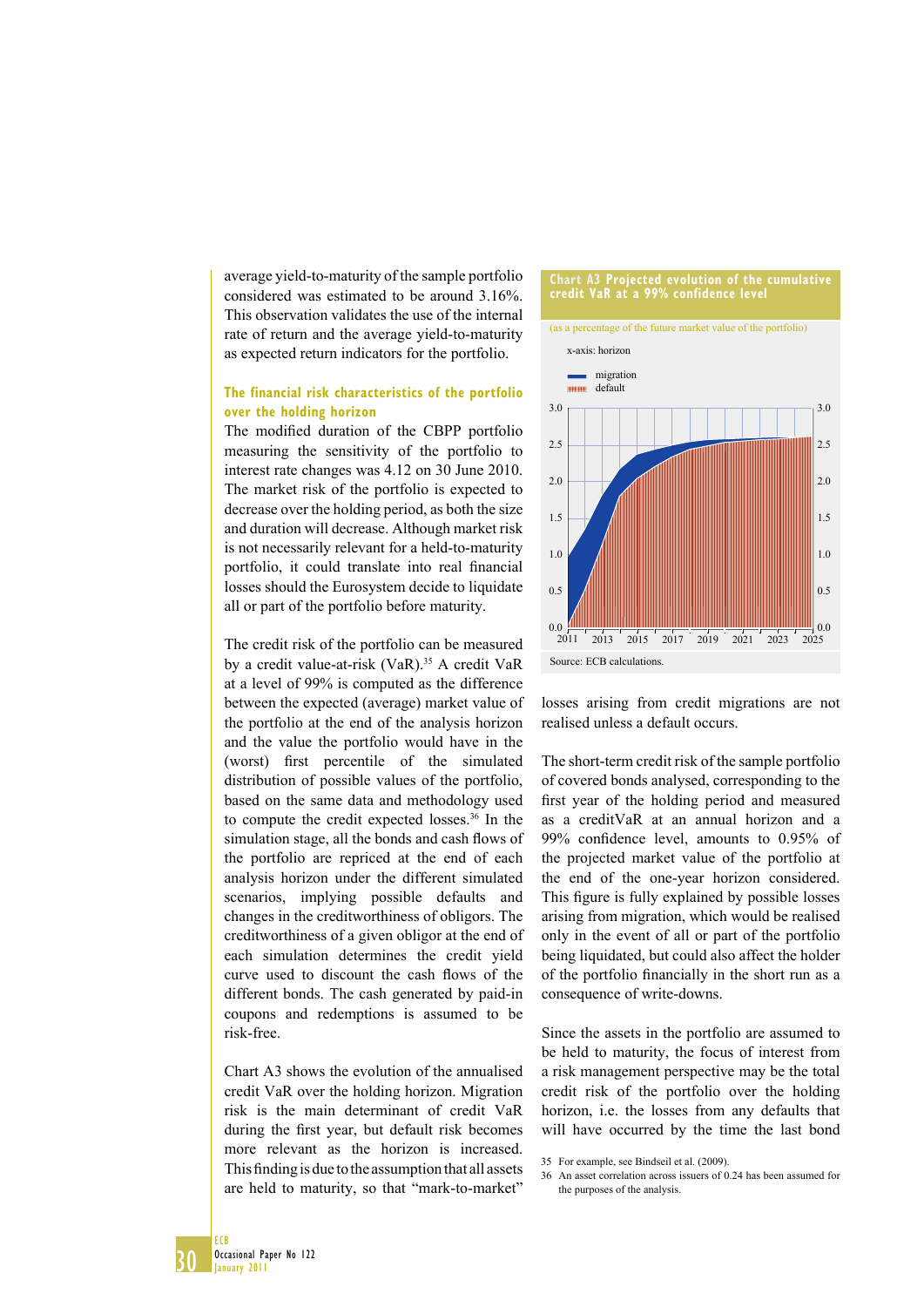in the portfolio has matured. The default risk of the sample portfolio expressed by the credit VaR (99%) over the holding horizon is estimated to be around 2.6% of the projected future value of the cash flows of the portfolio. This figure can also be expressed as an annualised credit VaR (99%) rate of 0.18%, being substantially smaller than the annualised expected return of the portfolio as measured by its average yield-to-maturity (3.16%). From the comparison of those two magnitudes, it can be concluded that the holder of a diversified covered bond portfolio (such as the sample portfolio analysed in this appendix) will earn a positive interest income that is not expected to be significantly eroded by credit losses. Specific analysis conducted for the CBPP portfolio has validated this general conclusion. Based on standard return and risk estimation techniques, it can therefore be concluded that there is a high likelihood that the CBPP will generate positive returns to the Eurosystem.

#### **APPENDIX 3**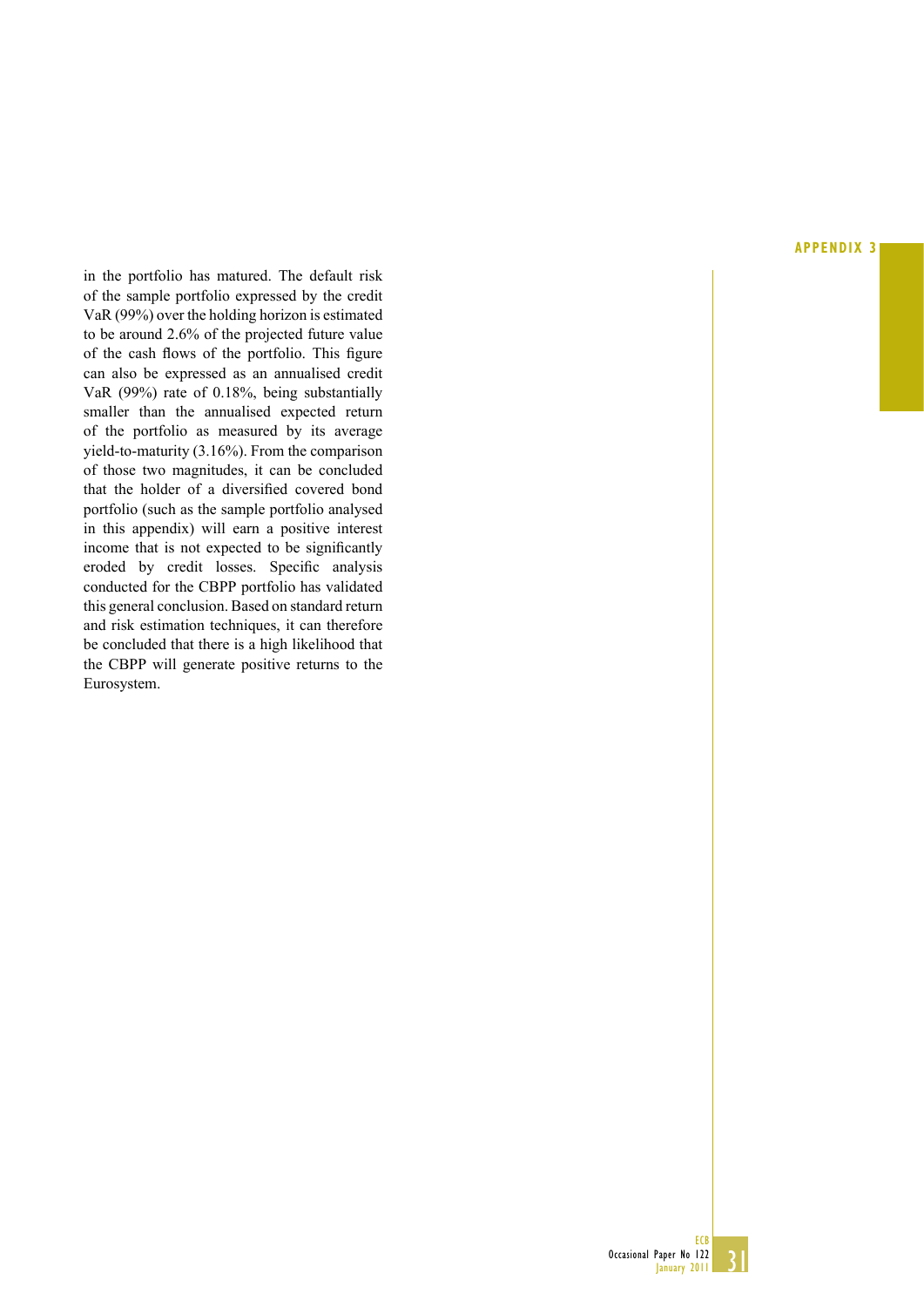#### **REFERENCES**

- Bernanke, B., Reinhart, V., and Sack, B. (2004), "Monetary Policy Alternatives at the Zero Bound: An Empirical Assessment", *Finance and Economics Discussion Series*, No 2004-48.
- Bindseil, U., González, F., and Tabakis, E. (2009), *Risk Management for Central Banks and Other Public Investors*, Cambridge University Press.
- Borio, C. and Disyatat, P. (2009), "Unconventional Monetary Policies: An Appraisal", *BIS Working Paper*, No. 292.
- Bullard, J. (2009), "Monetary Policy Feedback Rule at the Zero Bound", *Presentation at the Swiss National Bank Research Conference*, 25 September.
- Clouse, J., Henderson, D., Orphanides, A., Small, D. and Tinsley, P. (2003), "Monetary Policy when the Nominal Short-term Interest Rate is Zero", *Topics in Macroeconomics*, Vol. 3(1).
- Eggertson, G. and Woodford, M. (2003), "The Zero Bound on Interest Rates and Optimal Monetary Policy", *Brookings Papers on Economic Activity*, No 1, pp. 139-211.

European Central Bank (2008), *Covered Bonds in the EU Financial System*, December 2008.

European Covered Bond Council (2009), *European Covered Bond Fact Book*.

- Gagnon, J., Raskin, M., Remache, J., and Sack, B. (2010), "Large-Scale Asset Purchases by the Federal Reserve: Did They Work?", *Federal Reserve Bank of New York Staff Report*, No 441.
- Joyce, M., Lasaosa, A., Stevens, I. and Tong, M. (2010), "The Financial Market Impact of Quantitative Easing", *Bank of England Working Paper*, No. 393.
- Sarr, A. and Lybek, T. (2002), "Measuring Liquidity in Financial Markets", *IMF Working Paper*, No 02/232.
- Tobin, J. (1958), "Liquidity Preference as Behavior Towards Risk", *Review of Economic Studies*, No 25, pp. 124-131.
- Ugai, H. (2006), "Effects of the Quantitative Easing Policy: A Survey of Empirical Analyses", *Bank of Japan Working Paper*, No 06-E-10.

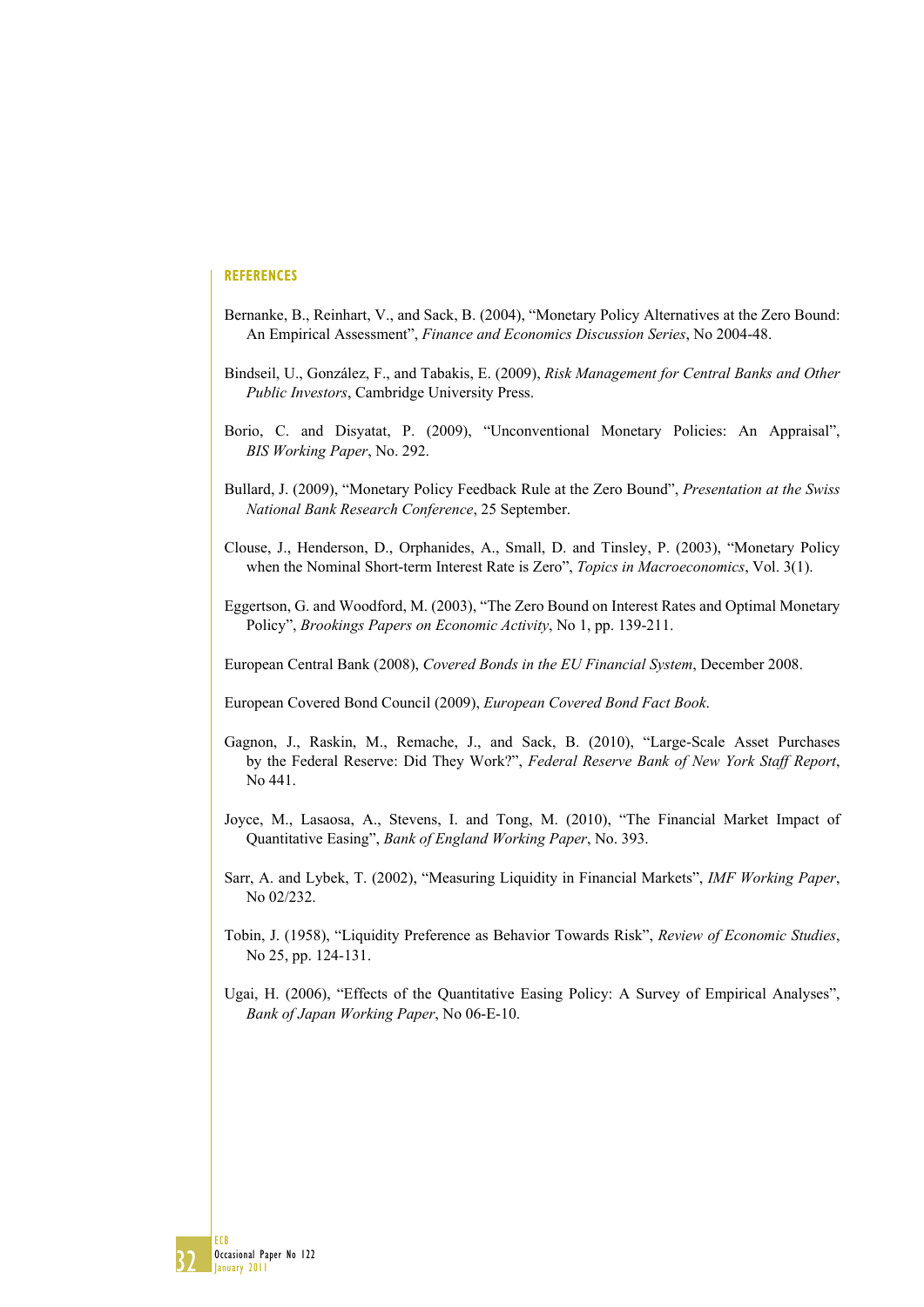#### **EUROPEAN CENTRAL BANK OCCASIONAL PAPER SERIES SINCE 2009**

- 100 "Survey data on household finance and consumption: research summary and policy use" by the Eurosystem Household Finance and Consumption Network, January 2009.
- 101 "Housing finance in the euro area" by a Task Force of the Monetary Policy Committee of the European System of Central Banks, March 2009.
- 102 "Domestic financial development in emerging economies: evidence and implications" by E. Dorrucci, A. Meyer-Cirkel and D. Santabárbara, April 2009.
- 103 "Transnational governance in global finance: the principles for stable capital flows and fair debt restructuring in emerging markets" by R. Ritter, April 2009.
- 104 "Fiscal policy challenges in oil-exporting countries a review of key issues" by M. Sturm, F. Gurtner and J. Gonzalez Alegre, June 2009.
- 105 "Flow-of-funds analysis at the ECB framework and applications" by L. Bê Duc and G. Le Breton, August 2009.
- 106 "Monetary policy strategy in a global environment" by P. Moutot and G. Vitale, August 2009.
- 107 "The collateral frameworks of the Eurosystem, the Federal Reserve System and the Bank of England and the financial market turmoil" by S. Cheun, I. von Köppen-Mertes and B. Weller, December 2009.
- 108 "Trade consistency in the context of the Eurosystem projection exercises an overview" by K. Hubrich and T. Karlsson, March 2010.
- 109 "Euro area fiscal policies and the crisis" by editor Ad van Riet, April 2010.
- 110 "Protectionist responses to the crisis: global trends and implications" by M. Bussière, E. Pérez-Barreiro, R. Straub and D. Taglioni, April 2010.
- 111 "Main drivers of the ECB financial accounts and ECB financial strength over the first 11 years" by O. Vergote, W. Studener, I. Efthymiadis and N. Merriman, May 2010.
- 112 "Public wages in the euro area towards securing stability and competitiveness" by F. Holm-Hadulla, K. Kamath, A. Lamo, J. J. Pérez and L. Schuknecht, June 2010.
- 113 "Energy markets and the euro area macroeconomy" by a Task Force of the Monetary Policy Committee of the European System of Central Banks, June 2010.
- 114 "The impact of the global economic and financial crisis on central, eastern and south-eastern Europe: A stock-taking exercise" by S. Gardó and R. Martin, June 2010.
- 115 "Financial stability challenges in EU candidate countries. Financial systems in the aftermath of the global financial crisis" by an IRC expert group of the ESCB, July 2010.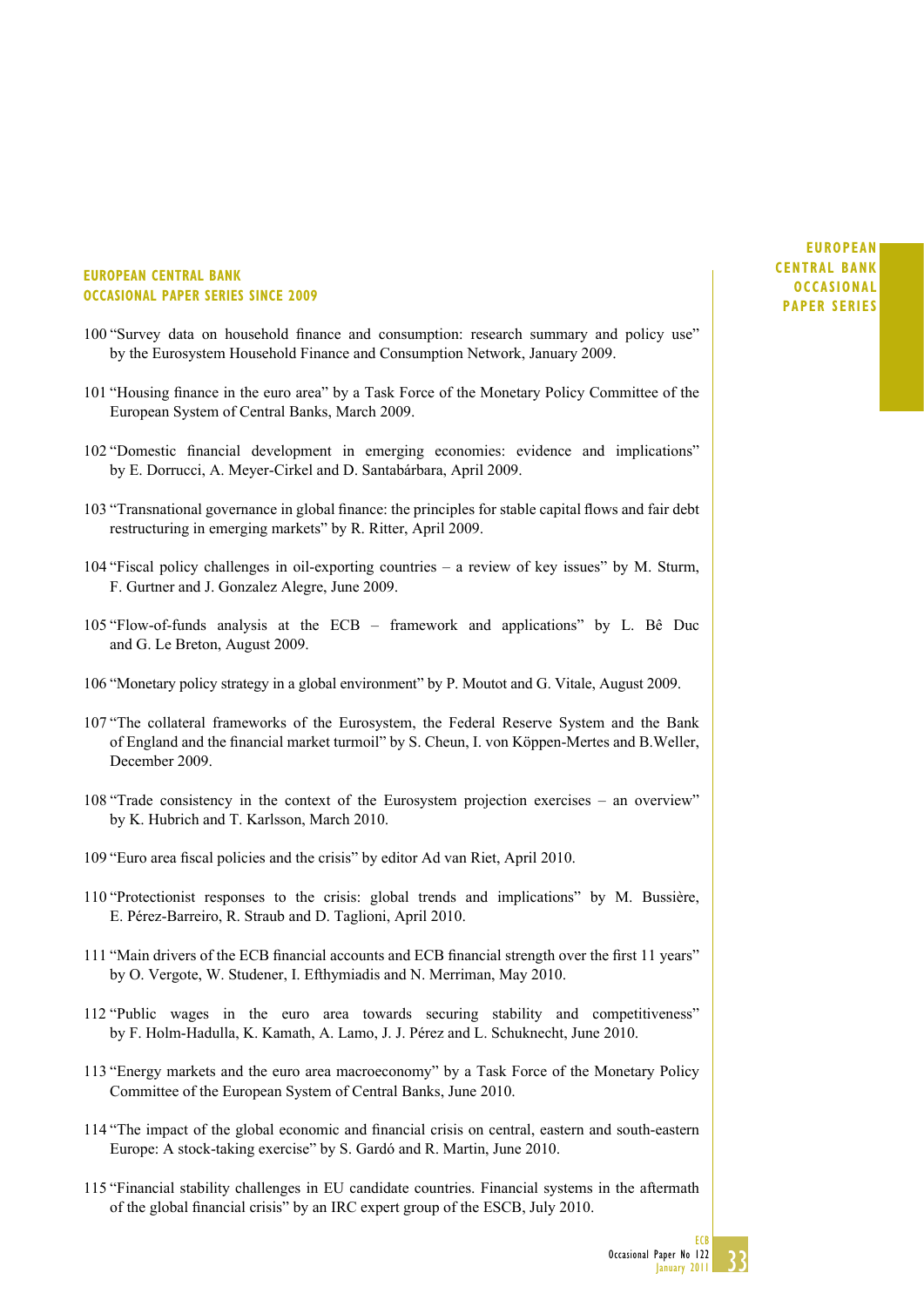- 116 "Securities clearing and settlement in China markets, infrastructures and policy-making", by P. Hess, July 2010.
- 117 "Extraordinary measures in extraordinary times Public measures in support of the financial sector in the EU and the United States", by S. M. Stolz and M. Wedow, July 2010.
- 118 "The impact of the global financial turmoil and recession on Mediterranean countries' economies", by M. Sturm and N. Sauter, August 2010.
- 119 "The global downturn and its impact on euro area exports and competitiveness", by F. Di Mauro, K. Forster and A. Lima, October 2010.
- 120 "Dancing together at arm's length? The interaction of central banks with governments in the G7", by C. Bodea and S. Huemer, October 2010.
- 121 "The benefits of fiscal consolidation in uncharted waters", by P. Rother, L. Schuknecht and J. Stark, November 2010.
- 122 "The impact of the Eurosystem's covered bond purchase programme on the primary and secondary markets", by J. Beirne, L. Dalitz, J. Ejsing, M. Grothe, S. Manganelli, F. Monar, B. Sahel, M. Sušec, J. Tapking and T. Vong, January 2011.